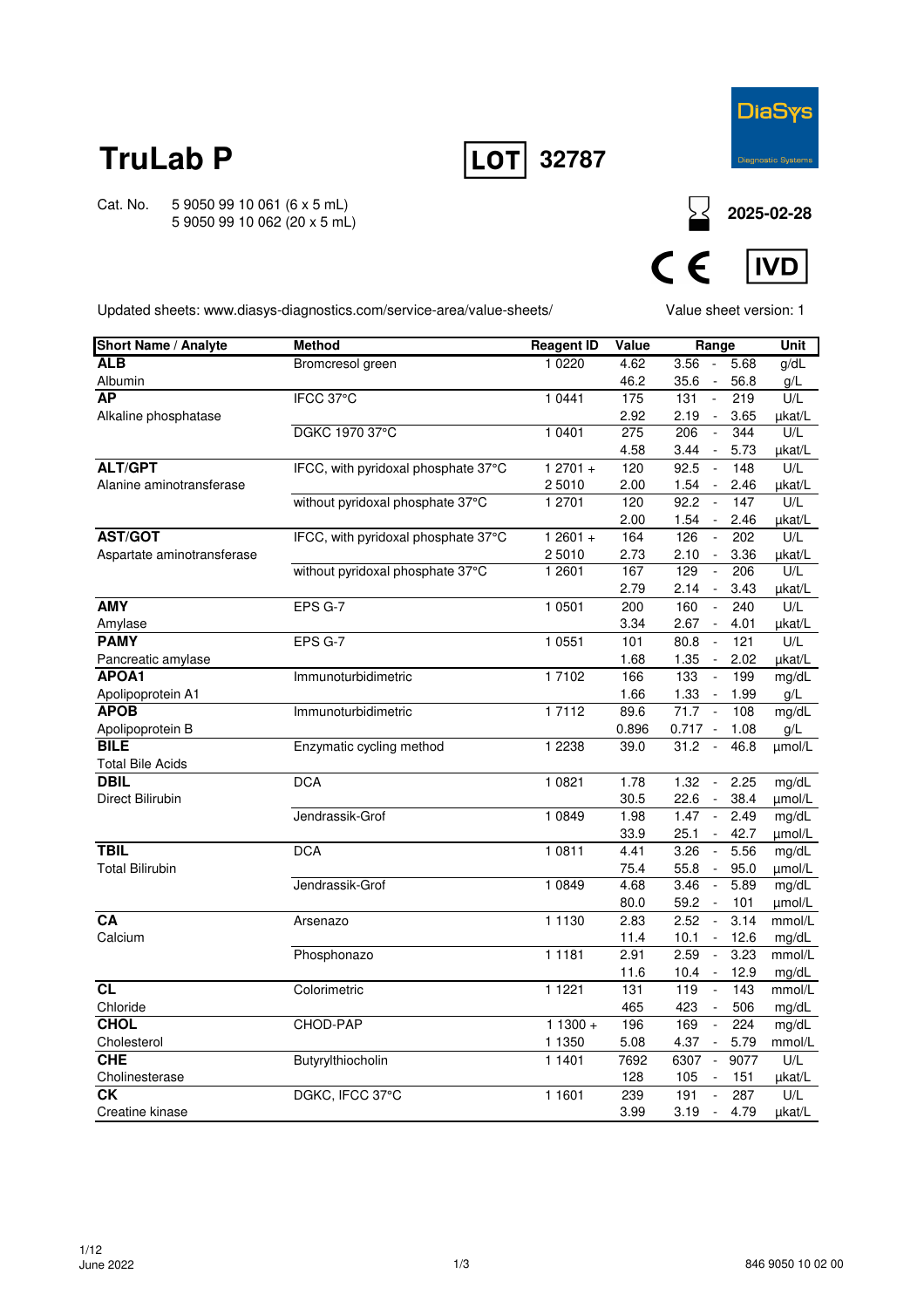



Cat. No. 5 9050 99 10 061 (6 x 5 mL) 5 9050 99 10 062 (20 x 5 mL)

**2025-02-28**



Updated sheets: www.diasys-diagnostics.com/service-area/value-sheets/

Value sheet version: 1

| <b>Short Name / Analyte</b>               | <b>Method</b>                   | <b>Reagent ID</b> | Value        | Range                            |              | <b>Unit</b>     |
|-------------------------------------------|---------------------------------|-------------------|--------------|----------------------------------|--------------|-----------------|
| <b>CKMB</b>                               | mAK, Immunological method, 37°C | 1 1 6 4 1         | 59.5         | 47.6                             | $-71.3$      | U/L             |
| Creatine kinase                           |                                 |                   | 0.991        | $0.793 -$                        | 1.19         | µkat/L          |
| <b>CREA</b>                               | Jaffé, without compensation     | 1 1 7 1 1         | 4.24         | 3.30<br>$\sim$                   | 5.17         | mg/dL           |
| Creatinine                                |                                 |                   | 374          | 292<br>$\overline{\phantom{a}}$  | 457          | µmol/L          |
|                                           | Jaffé, with compensation        | 1 1 7 1 1         | 4.50         | 3.51<br>$\overline{\phantom{a}}$ | 5.49         | mg/dL           |
|                                           |                                 |                   | 398          | 310<br>$\overline{\phantom{a}}$  | 485          | µmol/L          |
|                                           | <b>Enzymatic PAP</b>            | 1 1759            | 4.43         | 3.46<br>$\sim$                   | 5.41         | mg/dL           |
|                                           |                                 |                   | 392          | 306<br>$\sim$                    | 478          | µmol/L          |
| <b>GGT</b>                                | IFCC, DGKC 1994 37°C            | 1 2801            | 89.9         | 70.1<br>$\Box$                   | 110          | U/L             |
| y-Glutamyltransferase                     |                                 |                   | 1.50         | 1.17<br>$\sim$                   | 1.83         | µkat/L          |
|                                           | Szasz 37°C                      | 1 2 8 0 1         | 79.5         | 62.0<br>$\overline{\phantom{a}}$ | 97.0         | U/L             |
|                                           |                                 |                   | 1.33         | 1.03<br>$\overline{\phantom{a}}$ | 1.62         | µkat/L          |
| <b>GLDH</b>                               | DGKC 1970 37°C                  | 1 2411            | 24.3         | 19.4<br>$\blacksquare$           | 29.2         | U/L             |
| Glutamat dehydrogenase                    |                                 |                   | 0.405        | $0.324 -$                        | 0.486        | µkat/L          |
| <b>GLUC</b>                               | GOD-PAP                         | $12500 +$         | 256          | 215<br>$\bar{\phantom{a}}$       | 297          | mg/dL           |
| Glucose                                   |                                 | 1 2550            | 14.2         | 12.0<br>$\sim$                   | 16.5         | mmol/L          |
|                                           | HK/G6P-DH                       | 1 2 5 1 1         | 254          | 214<br>$\Box$                    | 295          | mg/dL           |
|                                           |                                 |                   | 14.1         | 11.9<br>$\sim$                   | 16.4         | mmol/L          |
|                                           | Gluc-DH                         | 1 2531            | 255          | 214<br>$\blacksquare$            | 296          | mg/dL           |
| <b>HBDH</b>                               |                                 |                   | 14.1         | 11.9<br>$\sim$<br>$\Box$         | 16.4         | mmol/L          |
|                                           | DGKC 37°C                       | 1 3 2 0 1         | 261          | 209                              | 313          | U/L             |
| α-Hydroxybutyrate dehydro.<br><b>HDLC</b> | Immunoinhibition                | 1 3521            | 4.35<br>53.4 | 3.48<br>$\sim$<br>$\sim$<br>46.0 | 5.22<br>60.9 | µkat/L<br>mg/dL |
| <b>HDL-Cholesterol</b>                    |                                 |                   | 1.38         | 1.19<br>$\sim$                   | 1.58         | mmol/L          |
|                                           | Direct, colorimetric            | 1 3561            | 59.9         | $\overline{51.5}$<br>$\sim$      | 68.2         | mg/dL           |
|                                           |                                 |                   | 1.55         | 1.33<br>$\sim$                   | 1.76         | mmol/L          |
| <b>HBUT</b>                               | β-HBDH / Diaphorase 37°C        | 1 3701            | 0.970        | $0.776 -$                        | 1.16         | mmol/L          |
| β-Hydroxybutyrate                         |                                 |                   | 10.1         | 8.08<br>$\sim$                   | 12.1         | mg/dL           |
|                                           | $\overline{\beta}$ -HBDH 37°C   | 1 3 7 1 1         | 0.973        | $0.778 -$                        | 1.17         | mmol/L          |
|                                           |                                 |                   | 10.1         | 8.10<br>$\sim$                   | 12.2         | mg/dL           |
| lgA                                       | Immunoturbidimetric             | 17202             | 229          | 174<br>$\overline{\phantom{a}}$  | 284          | mg/dL           |
| Immunoglobulin A                          |                                 |                   | 2.29         | 1.74<br>$\sim$                   | 2.84         | g/L             |
| <b>IgE</b>                                | Immunoturbidimetric             | 17239             | 98.3         | 78.7<br>$\sim$                   | 118          | IU/mL           |
| Immunoglobulin E                          |                                 |                   | 236          | 189<br>$\blacksquare$            | 283          | ng/mL           |
| lgG                                       | Immunoturbidimetric             | 17212             | 1126         | 901<br>$\blacksquare$            | 1351         | mg/dL           |
| Immunoglobulin G                          |                                 |                   | 11.3         | 9.01<br>$\overline{\phantom{a}}$ | 13.5         | g/L             |
| <b>IgM</b>                                | Immunoturbidimetric             | 17222             | 100          | 72.1<br>$\tilde{\phantom{a}}$    | 128          | mg/dL           |
| Immunoglobulin M                          |                                 |                   | 1.00         | $0.721 -$                        | 1.28         | g/L             |
| <b>FE</b>                                 | Ferene                          | 1 1911            | 221          | 190                              | 252          | $\mu$ g/dl      |
| Iron                                      |                                 |                   | 39.6         | $34.0 - 45.1$                    |              | µmol/L          |
| <b>LACT</b>                               | LDH UV                          | 1 4001            | 31.8         | 25.1<br>$\blacksquare$           | 38.5         | mg/dL           |
| Lactate                                   |                                 |                   | 3.53         | 2.79<br>$\sim$                   | 4.27         | mmol/L          |
| <b>LDH</b>                                | IFCC, DGKC 1994 37°C            | 1 4 2 1 1         | 279          | 229<br>$\blacksquare$            | 329          | U/L             |
| Lactate dehydrogenase                     |                                 |                   | 4.65         | 3.81<br>$\blacksquare$           | 5.49         | µkat/L          |
|                                           | DGKC opt. 1970 37°C             | 1 4 2 0 1         | 455          | 373<br>$\omega$                  | 537          | U/L             |
|                                           |                                 |                   | 7.59         | 6.22<br>$\sim$                   | 8.96         | µkat/L          |
|                                           | IFCC, modified                  | 1 4 2 5 1         | 276          | 226<br>$\Box$                    | 326          | U/L             |
|                                           |                                 |                   | 4.60         | $3.77 -$                         | 5.43         | µkat/L          |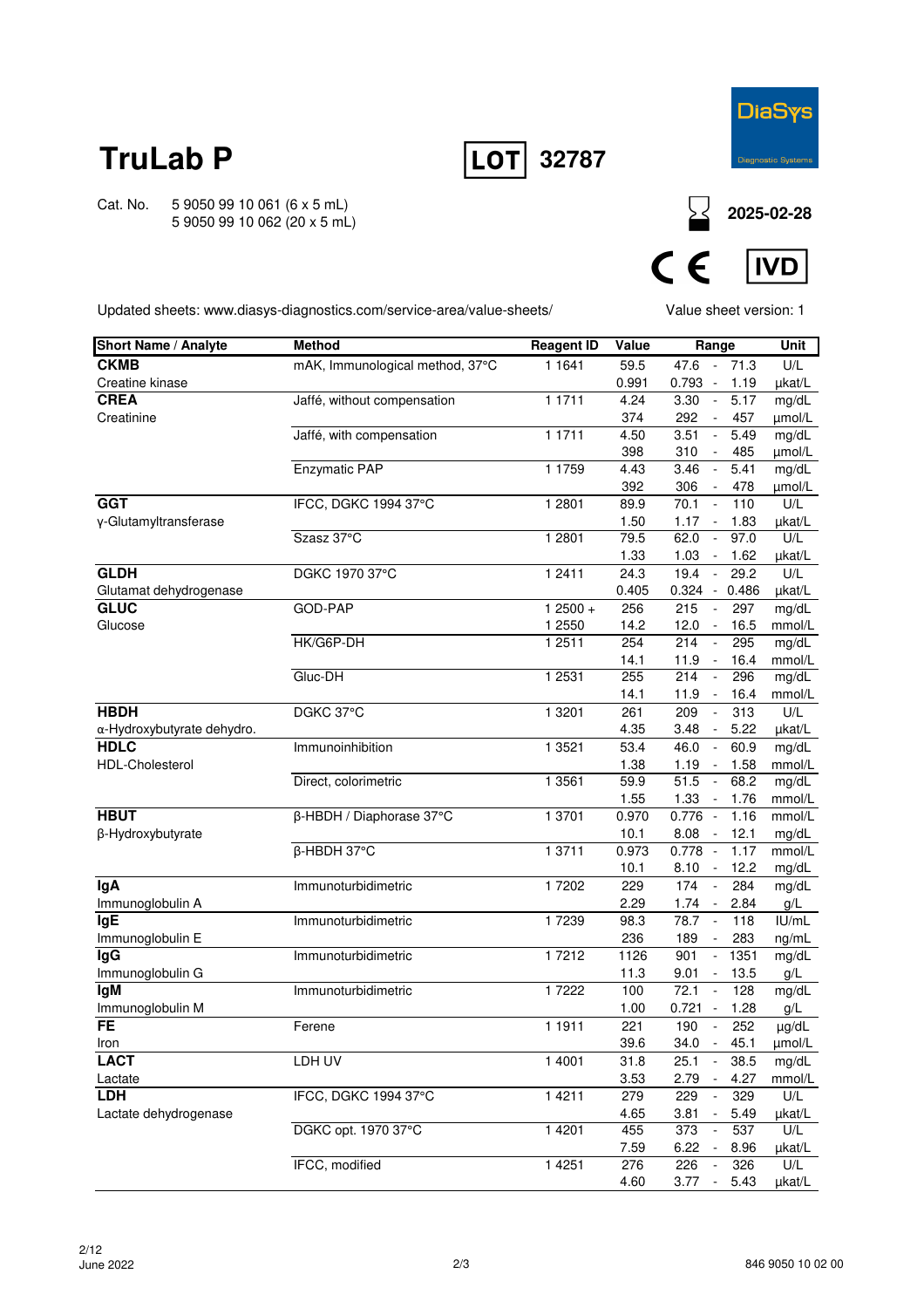



Cat. No. 5 9050 99 10 061 (6 x 5 mL) 5 9050 99 10 062 (20 x 5 mL)





Updated sheets: www.diasys-diagnostics.com/service-area/value-sheets/

Value sheet version: 1

| <b>Short Name / Analyte</b> | <b>Method</b>                   | <b>Reagent ID</b> | Value | Range                                    | <b>Unit</b> |
|-----------------------------|---------------------------------|-------------------|-------|------------------------------------------|-------------|
| <b>LDLC</b>                 | Homogenous Select, TruCal Lipid | 1 4 1 2 1         | 107   | 91.9<br>122<br>$\sim$                    | mg/dL       |
| LDL-Cholesterol             |                                 |                   | 2.76  | 2.38<br>3.15<br>$\blacksquare$           | mmol/L      |
|                             | Direct, colorimetric            | 1 4 1 3 1         | 107   | 92.2<br>122<br>$\overline{\phantom{a}}$  | mg/dL       |
|                             |                                 |                   | 2.77  | 2.38<br>3.16<br>$\sim$                   | mmol/L      |
| <b>LPS</b>                  | Colorimetric                    | 1 4 3 2 1         | 89.6  | 71.7<br>107<br>$\sim$                    | U/L         |
| Lipase                      |                                 |                   | 1.49  | 1.19<br>1.79<br>$\sim$                   | µkat/L      |
| <b>MG</b>                   | Xylidyl blue                    | 1 4 6 1 0         | 1.85  | 1.56<br>2.15<br>$\sim$                   | mmol/L      |
| Magnesium                   |                                 |                   | 4.50  | 3.78<br>5.22<br>$\sim$                   | mg/dL       |
| <b>PL</b>                   | Enzymatic                       | 15741             | 227   | 181<br>272<br>$\blacksquare$             | mg/dL       |
| Phospholipids               |                                 |                   | 2.93  | 2.34<br>3.51<br>$\overline{\phantom{a}}$ | mmol/L      |
| PO <sub>3</sub>             | Molybdate UV, substrate start   | 15211             | 6.97  | 5.71<br>8.22                             | mg/dL       |
| Phosphorus                  |                                 |                   | 2.25  | 1.84<br>2.65<br>$\overline{\phantom{a}}$ | mmol/L      |
|                             | Molybdate UV, sample start      | 1 5 2 1 1         | 7.03  | $\overline{5.77}$<br>8.30<br>$\sim$      | mg/dL       |
|                             |                                 |                   | 2.27  | 1.86<br>2.68<br>$\sim$                   | mmol/L      |
| K                           | Enzymatic                       | 1 5 2 2 1         | 6.39  | 5.82<br>6.97<br>$\blacksquare$           | mmol/L      |
| Potassium                   |                                 |                   | 25.0  | 22.7<br>27.2<br>$\sim$                   | mg/dL       |
| <b>Na</b>                   | Enzymatic                       | 1 4808            | 148   | 157<br>139<br>$\sim$                     | mmol/L      |
| Sodium                      |                                 |                   | 340   | 319<br>360<br>$\overline{\phantom{a}}$   | mg/dL       |
| $\overline{TP}$             | Biuret, without sample blank    | 1 2 3 1 1         | 8.43  | 7.50<br>9.35<br>$\sim$                   | g/dL        |
| <b>Total Protein</b>        |                                 |                   | 84.3  | 75.0<br>93.5<br>$\sim$                   | g/L         |
|                             | Biuret, with sample blank       | 1 2 3 1 1         | 7.32  | 6.52<br>8.13<br>$\sim$                   | g/dL        |
|                             |                                 |                   | 73.2  | 65.2<br>81.3<br>$\blacksquare$           | g/L         |
| <b>TRF</b>                  | Immunoturbidimetric             | 17252             | 285   | 228<br>342<br>$\blacksquare$             | mg/dL       |
| Transferrin                 |                                 |                   | 2.85  | 2.28<br>3.42<br>$\sim$                   | g/L         |
| <b>TRIG</b>                 | GPO-PAP                         | 15760             | 171   | 140<br>202<br>$\sim$                     | mg/dL       |
| Triglycerides               |                                 | 15710             | 1.93  | 1.58<br>2.27<br>$\sim$                   | mmol/L      |
| <b>UREA</b>                 | Urease UV                       | 1 3 1 0 1         | 150   | 117<br>183<br>$\sim$                     | mg/dL       |
| Urea                        |                                 |                   | 24.9  | 30.4<br>19.4<br>$\sim$                   | mmol/L      |
|                             | Colorimetric, Berthelot         | 13115             | 149   | 116<br>182<br>$\sim$                     | mg/dL       |
|                             |                                 |                   | 24.8  | 30.3<br>19.4<br>$\sim$                   | mmol/L      |
| <b>UA</b>                   | <b>TBHBA</b>                    | 1 3021            | 7.22  | 6.21<br>8.24<br>$\overline{\phantom{a}}$ | mg/dL       |
| Uric Acid                   |                                 |                   | 430   | 370<br>490<br>$\blacksquare$             | umol/L      |
|                             | <b>TOOS</b>                     | 1 3001            | 7.30  | 8.32<br>6.28<br>$\sim$                   | mg/dL       |
|                             |                                 |                   | 434   | 373<br>495<br>$\sim$                     | umol/L      |



DiaSys Diagnostic Systems GmbH Alte Strasse 9 65558 Holzheim Germany www.diasys-diagnostics.com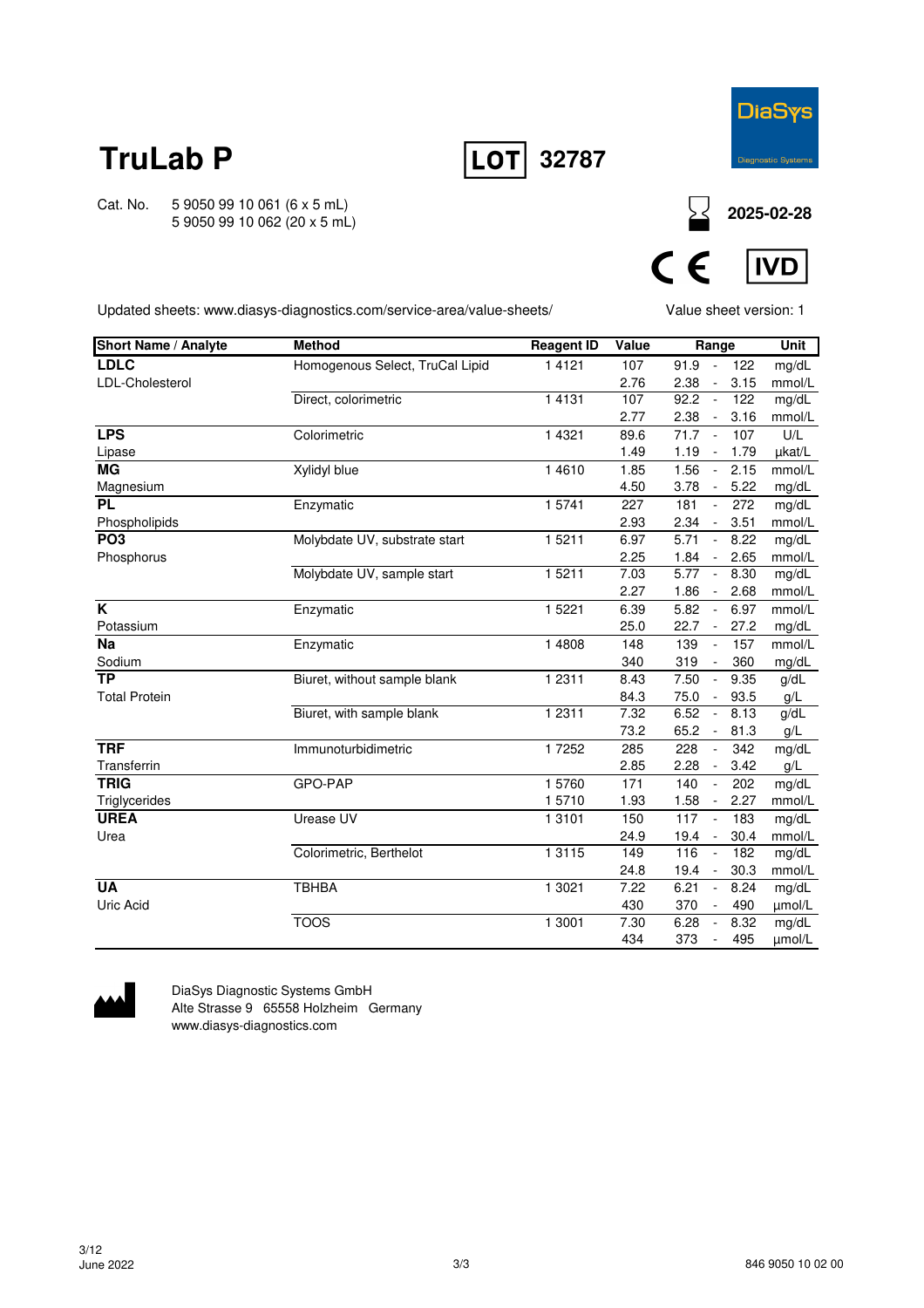





Updated sheets: www.diasys-diagnostics.com/service-area/value-sheets/ Value sheet version: 1

**2025-02-28**



| <b>Short Name / Analyte</b> | <b>Method</b> | <b>Reagent ID</b> | Value | Range |        | Unit           |
|-----------------------------|---------------|-------------------|-------|-------|--------|----------------|
| <b>GLUC</b>                 | Amperometric  | Biosensor         | 282   | 237   | $\sim$ | 328<br>mg/dL   |
| Glucose                     |               |                   | 15.7  | 13.2  | $\sim$ | 18.2<br>mmol/L |
| <b>LACT</b>                 | Amperometric  | Biosensor         | 38.8  | 30.6  |        | mg/dL<br>46.9  |
| Lactate                     |               |                   | 4.31  | 3.40  | -      | 5.21<br>mmol/L |



DiaSys Diagnostic Systems GmbH Alte Strasse 9 65558 Holzheim Germany www.diasys-diagnostics.com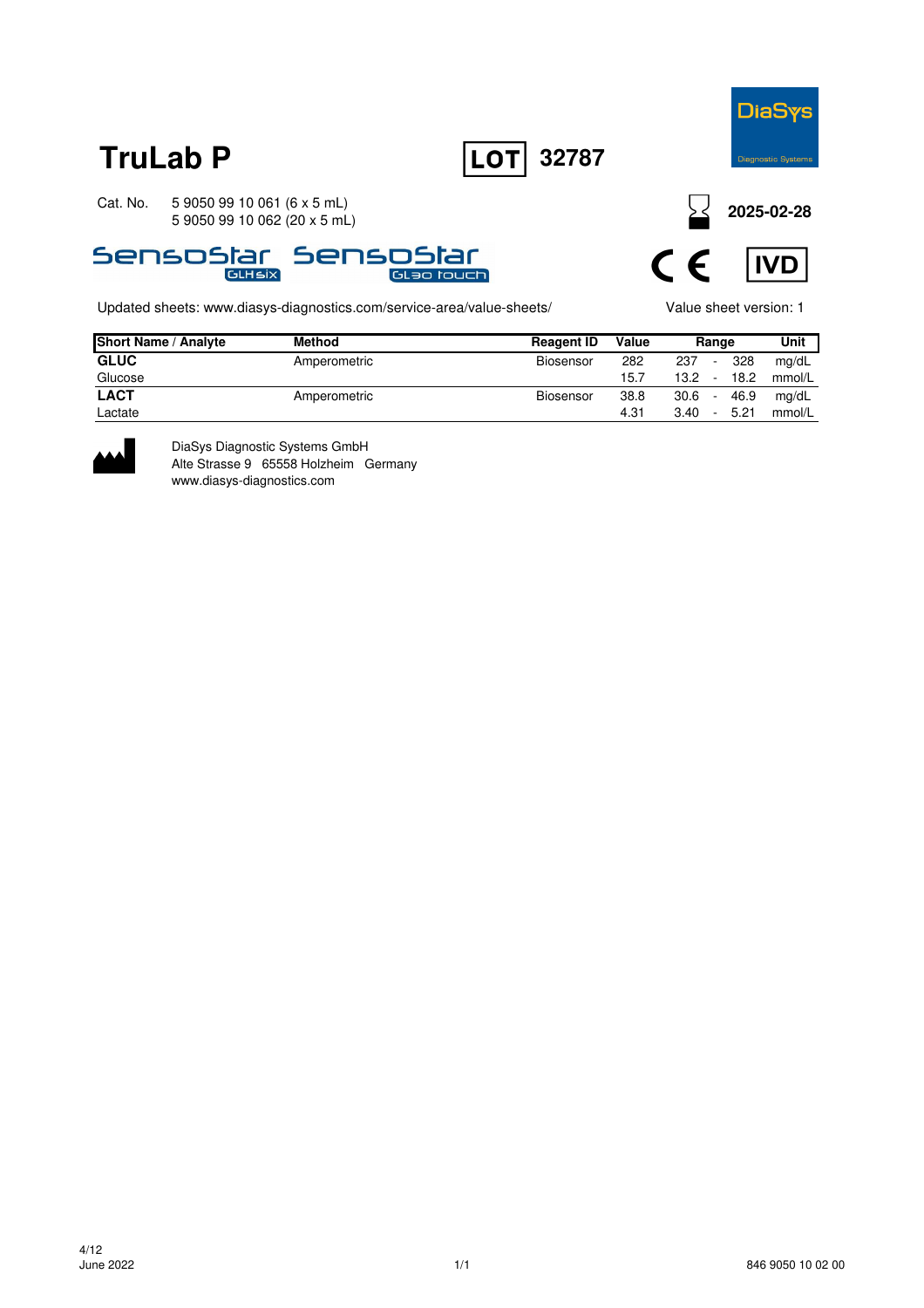



Cat. No. 5 9050 99 10 061 (6 x 5 mL) 5 9050 99 10 062 (20 x 5 mL)

### **respons®910**

Updated sheets: www.diasys-diagnostics.com/service-area/value-sheets/ Value sheet version: 1



| <b>Short Name / Analyte</b> | <b>Method</b>                       | <b>Reagent ID</b> | Value | Range                               |         | Unit   |
|-----------------------------|-------------------------------------|-------------------|-------|-------------------------------------|---------|--------|
| <b>ALB</b>                  | Bromcresol green                    | 1 0 2 2 0         | 4.62  | 3.56<br>$\sim$                      | 5.68    | g/dL   |
| Albumin                     |                                     |                   | 46.2  | 35.6<br>$\sim$                      | 56.8    | g/L    |
| <b>AP</b>                   | IFCC 37°C                           | 1 0441            | 175   | 131<br>$\blacksquare$               | 219     | U/L    |
| Alkaline phosphatase        |                                     |                   | 2.92  | 2.19<br>$\overline{\phantom{a}}$    | 3.65    | µkat/L |
| <b>ALT/GPT</b>              | IFCC, with pyridoxal phosphate 37°C | $12701 +$         | 120   | 92.5<br>$\Box$                      | 148     | U/L    |
| Alanine aminotransferase    |                                     | 2 5010            | 2.00  | 1.54                                | 2.46    | µkat/L |
|                             | without pyridoxal phosphate 37°C    | 1 2701            | 120   | 92.2<br>$\mathcal{L}$               | 147     | U/L    |
|                             |                                     |                   | 2.00  | 1.54<br>$\sim$                      | 2.46    | µkat/L |
| <b>AST/GOT</b>              | IFCC, with pyridoxal phosphate 37°C | $12601 +$         | 164   | 126                                 | 202     | U/L    |
| Aspartate aminotransferase  |                                     | 2 5010            | 2.73  | 2.10<br>$\overline{\phantom{a}}$    | 3.36    | µkat/L |
|                             | without pyridoxal phosphate 37°C    | 1 2601            | 167   | 129<br>$\overline{\phantom{a}}$     | 206     | U/L    |
|                             |                                     |                   | 2.79  | 2.14<br>$\overline{\phantom{a}}$    | 3.43    | µkat/L |
| <b>AMY</b>                  | EPS G-7                             | 1 0501            | 200   | 160<br>$\sim$                       | 240     | U/L    |
| Amylase                     |                                     |                   | 3.34  | $2.67 -$                            | 4.01    | µkat/L |
| <b>PAMY</b>                 | EPS G-7                             | 1 0 5 5 1         | 101   | 80.8<br>$\overline{\phantom{a}}$    | 121     | U/L    |
| Pancreatic amylase          |                                     |                   | 1.68  | 1.35                                | 2.02    | µkat/L |
| APOA1                       | Immunoturbidimetric                 | 1 7102            | 166   | $\overline{\phantom{a}}$<br>133     | 199     | mg/dL  |
| Apolipoprotein A1           |                                     |                   | 1.66  | 1.33<br>$\sim$ $-$                  | 1.99    | g/L    |
| <b>APOB</b>                 | Immunoturbidimetric                 | 1 7112            | 89.6  | 71.7<br>$\sim$                      | 108     | mg/dL  |
| Apolipoprotein B            |                                     |                   | 0.896 | $0.717 -$                           | 1.08    | g/L    |
| <b>BILE</b>                 | Enzymatic cycling method            | 1 2 2 3 8         | 39.0  | 31.2<br>$\overline{\phantom{a}}$    | 46.8    | µmol/L |
| <b>Total Bile Acids</b>     |                                     |                   |       |                                     |         |        |
| <b>DBIL</b>                 | <b>DCA</b>                          | 1 0 8 2 1         | 1.78  | 1.32<br>$\sim$                      | 2.25    | mg/dL  |
| Direct Bilirubin            |                                     |                   | 30.5  | 22.6<br>$\sim$                      | 38.4    | µmol/L |
| <b>TBIL</b>                 | <b>DCA</b>                          | 1 0811            | 4.41  | 3.26<br>$\overline{\phantom{a}}$    | 5.56    | mg/dL  |
| <b>Total Bilirubin</b>      |                                     |                   | 75.4  | 55.8<br>$\overline{\phantom{a}}$    | 95.0    | umol/L |
| СA                          | Phosphonazo                         | 1 1 1 8 1         | 2.91  | 2.59<br>$\mathcal{L}_{\mathcal{A}}$ | 3.23    | mmol/L |
| Calcium                     |                                     |                   | 11.6  | 10.4<br>$\sim$                      | 12.9    | mg/dL  |
| СL                          | Colorimetric                        | 1 1 2 2 1         | 131   | 119<br>$\overline{\phantom{a}}$     | 143     | mmol/L |
| Chloride                    |                                     |                   | 465   | 423<br>$\overline{\phantom{a}}$     | 506     | mg/dL  |
| <b>CHOL</b>                 | CHOD-PAP                            | 1 1300            | 196   | 169<br>$\Box$                       | 224     | mg/dL  |
| Cholesterol                 |                                     |                   | 5.08  | 4.37                                | 5.79    | mmol/L |
| <b>CHE</b>                  | Butyrylthiocholin                   | 1 1401            | 7692  | 6307<br>$\sim$                      | 9077    | U/L    |
| Cholinesterase              |                                     |                   | 128   | 105<br>$\overline{\phantom{a}}$     | 151     | µkat/L |
| СK                          | DGKC, IFCC 37°C                     | 1 1601            | 239   | 191<br>$\overline{\phantom{a}}$     | 287     | U/L    |
| Creatine kinase             |                                     |                   | 3.99  | 3.19                                | 4.79    | µkat/L |
| <b>CKMB</b>                 | mAK, Immunological method, 37°C     | 1 1 6 4 1         | 59.5  | 47.6<br>$\overline{\phantom{a}}$    | 71.3    | U/L    |
| Creatine kinase             |                                     |                   | 0.991 | $0.793 -$                           | 1.19    | µkat/L |
| <b>CREA</b>                 | Jaffé, without compensation         | 1 1711            | 4.24  | 3.30<br>$\overline{\phantom{a}}$    | 5.17    | mg/dL  |
| Creatinine                  |                                     |                   | 374   | 292<br>$\overline{\phantom{a}}$     | 457     | µmol/L |
|                             | Jaffé, with compensation            | 1 1711            | 4.50  | 3.51<br>$\overline{\phantom{a}}$    | 5.49    | mg/dL  |
|                             |                                     |                   | 398   | 310                                 | 485     | µmol/L |
|                             | Enzymatic PAP                       | 1 1759            | 4.43  | 3.46<br>$\overline{\phantom{a}}$    | 5.41    | mg/dL  |
|                             |                                     |                   | 392   | 306 - 478                           |         | µmol/L |
| <b>GGT</b>                  | IFCC, DGKC 1994 37°C                | 1 2 8 0 1         | 89.9  | 70.1                                | 110     | U/L    |
| γ-Glutamyltransferase       |                                     |                   | 1.50  | $1.17 -$                            | 1.83    | µkat/L |
| <b>GLUC</b>                 | GOD-PAP                             | 1 2500            | 256   | 215<br>$\Box$                       | 297     | mg/dL  |
| Glucose                     |                                     |                   | 14.2  | 12.0<br>$\sim$                      | 16.5    | mmol/L |
|                             | HK/G6P-DH                           | 1 2511            | 254   | 214<br>$\sim$                       | 295     | mg/dL  |
|                             |                                     |                   | 14.1  | $11.9 -$                            | 16.4    | mmol/L |
| <b>HDLC</b>                 | Immunoinhibition                    | 1 3521            | 53.4  | 46.0<br>$\sim$                      | 60.9    | mg/dL  |
| HDL-Cholesterol             |                                     |                   | 1.38  | 1.19<br>$\sim$                      | 1.58    | mmol/L |
|                             | Direct, colorimetric                | 1 3 5 6 1         | 59.9  | 51.5<br>$\sim$                      | 68.2    | mg/dL  |
|                             |                                     |                   | 1.55  | 1.33                                | $-1.76$ | mmol/L |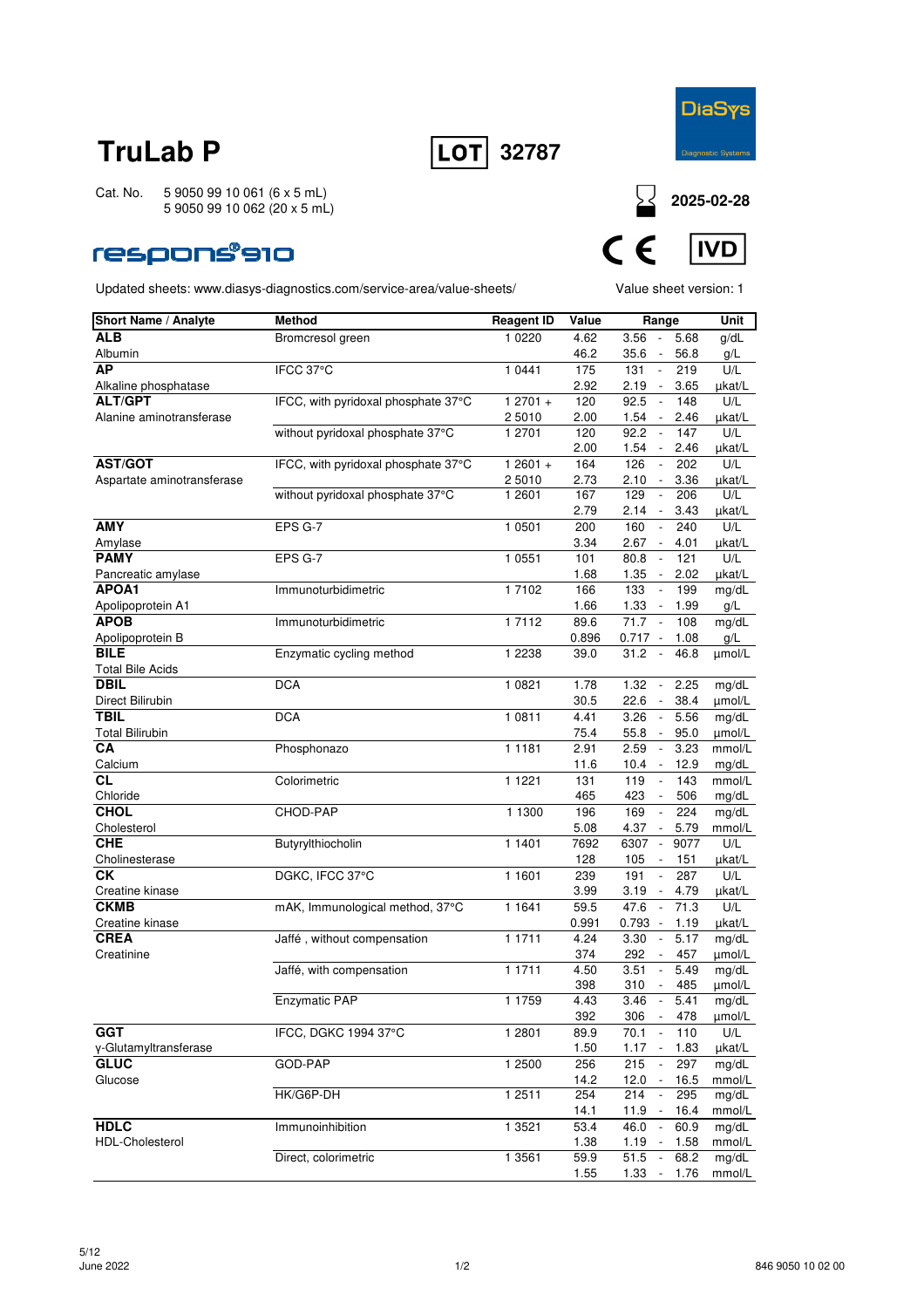



**2025-02-28**

**IVD** 

Cat. No. 5 9050 99 10 061 (6 x 5 mL) 5 9050 99 10 062 (20 x 5 mL)

### respons®910

Updated sheets: www.diasys-diagnostics.com/service-area/value-sheets/ Value sheet version: 1

| Short Name / Analyte  | <b>Method</b>                   | <b>Reagent ID</b> | Value | Range                             |      | Unit       |
|-----------------------|---------------------------------|-------------------|-------|-----------------------------------|------|------------|
| <b>HBUT</b>           | β-HBDH 37°C                     | 1 3711            | 0.973 | 0.778<br>$\sim$                   | 1.17 | mmol/L     |
| β-Hydroxybutyrate     |                                 |                   | 10.1  | 8.10<br>$\overline{\phantom{a}}$  | 12.2 | mg/dL      |
| <b>IgA</b>            | Immunoturbidimetric             | 17202             | 229   | 174<br>$\overline{a}$             | 284  | mg/dL      |
| Immunoglobulin A      |                                 |                   | 2.29  | 1.74<br>$\sim$                    | 2.84 | g/L        |
| <b>IgE</b>            | Immunoturbidimetric             | 17239             | 98.3  | 78.7<br>$\overline{\phantom{a}}$  | 118  | IUI/mL     |
| Immunoglobulin E      |                                 |                   | 236   | 189<br>$\overline{\phantom{a}}$   | 283  | ng/mL      |
| <b>IgG</b>            | Immunoturbidimetric             | 17212             | 1126  | 901<br>$\overline{\phantom{a}}$   | 1351 | mg/dL      |
| Immunoglobulin G      |                                 |                   | 11.3  | 9.01<br>$\overline{\phantom{a}}$  | 13.5 | g/L        |
| <b>IgM</b>            | Immunoturbidimetric             | 17222             | 100   | 72.1<br>$\overline{\phantom{a}}$  | 128  | mg/dL      |
| Immunoglobulin M      |                                 |                   | 1.00  | 0.721<br>$\overline{\phantom{a}}$ | 1.28 | g/L        |
| <b>FE</b>             | Ferene                          | 1 1911            | 221   | 190<br>$\sim$                     | 252  | $\mu$ g/dL |
| Iron                  |                                 |                   | 39.6  | 34.0<br>$\overline{\phantom{a}}$  | 45.1 | µmol/L     |
| <b>LACT</b>           | LDH UV                          | 1 4001            | 31.8  | 25.1<br>$\overline{\phantom{a}}$  | 38.5 | mg/dL      |
| Lactate               |                                 |                   | 3.53  | 2.79<br>$\overline{\phantom{a}}$  | 4.27 | mmol/L     |
| <b>LDH</b>            | IFCC, DGKC 1994 37°C            | 1 4 2 1 1         | 279   | 229<br>$\overline{\phantom{a}}$   | 329  | U/L        |
| Lactate dehydrogenase |                                 |                   | 4.65  | 3.81<br>$\overline{\phantom{a}}$  | 5.49 | µkat/L     |
|                       | IFCC, modified                  | 1 4 2 5 1         | 276   | 226<br>$\overline{\phantom{a}}$   | 326  | U/L        |
|                       |                                 |                   | 4.60  | 3.77                              | 5.43 | µkat/L     |
| <b>LDLC</b>           | Homogenous Select, TruCal Lipid | 1 4 1 2 1         | 107   | 91.9<br>$\mathbb{Z}$              | 122  | mg/dL      |
| LDL-Cholesterol       |                                 |                   | 2.76  | 2.38<br>$\overline{\phantom{a}}$  | 3.15 | mmol/L     |
|                       | Direct, colorimetric            | 14131             | 107   | 92.2<br>$\sim$                    | 122  | mg/dL      |
|                       |                                 |                   | 2.77  | 2.38<br>$\sim$                    | 3.16 | mmol/L     |
| <b>LPS</b>            | Colorimetric                    | 1 4 3 2 1         | 89.6  | 71.7<br>$\sim$                    | 107  | U/L        |
| Lipase                |                                 |                   | 1.49  | 1.19<br>$\sim$                    | 1.79 | µkat/L     |
| МG                    | Xylidyl blue                    | 1 46 10           | 1.85  | 1.56<br>$\overline{\phantom{a}}$  | 2.15 | mmol/L     |
| Magnesium             |                                 |                   | 4.50  | 3.78<br>$\overline{\phantom{a}}$  | 5.22 | mg/dL      |
| <b>PL</b>             | Enzymatic                       | 1 5741            | 227   | $\Box$<br>181                     | 272  | mg/dL      |
| Phospholipids         |                                 |                   | 2.93  | 2.34<br>$\overline{\phantom{a}}$  | 3.51 | mmol/L     |
| PO <sub>3</sub>       | Molybdate UV                    | 1 5 2 1 1         | 6.97  | 5.71<br>$\overline{\phantom{a}}$  | 8.22 | mg/dL      |
| Phosphorus            |                                 |                   | 2.25  | $1.84 -$                          | 2.65 | mmol/L     |
| ĸ                     | Enzymatic                       | 1 5 2 2 1         | 6.39  | 5.82<br>$\sim$                    | 6.97 | mmol/L     |
| Potassium             |                                 |                   | 25.0  | 22.7<br>$\sim$                    | 27.2 | mg/dL      |
| Na                    | Enzymatic                       | 1 4808            | 148   | 139<br>$\overline{\phantom{a}}$   | 157  | mmol/L     |
| Sodium                |                                 |                   | 340   | 319<br>$\overline{\phantom{a}}$   | 360  | mg/dL      |
| TP                    | Biuret, with sample blank       | 1 2 3 1 1         | 7.32  | 6.52<br>$\overline{\phantom{a}}$  | 8.13 | g/dL       |
| <b>Total Protein</b>  |                                 |                   | 73.2  | 65.2<br>$\sim$                    | 81.3 | g/L        |
| <b>TRF</b>            | Immunoturbidimetric             | 1 7252            | 285   | 228<br>$\overline{\phantom{a}}$   | 342  | mg/dL      |
| Transferrin           |                                 |                   | 2.85  | 2.28<br>$\sim$                    | 3.42 | g/L        |
| <b>TRIG</b>           | GPO-PAP                         | 15710             | 171   | 140<br>$\overline{\phantom{a}}$   | 202  | mg/dL      |
| Triglycerides         |                                 |                   | 1.93  | 1.58<br>$\overline{\phantom{a}}$  | 2.27 | mmol/L     |
| <b>UREA</b>           | Urease UV                       | 1 3 1 0 1         | 150   | 117<br>$\overline{\phantom{a}}$   | 183  | mg/dL      |
| Urea                  |                                 |                   | 24.9  | 19.4                              | 30.4 | mmol/L     |
| <b>UA</b>             | <b>TOOS</b>                     | 1 3001            | 7.30  | 6.28<br>$\overline{\phantom{a}}$  | 8.32 | mg/dL      |
| Uric Acid             |                                 |                   | 434   | 373<br>$\overline{\phantom{a}}$   | 495  | µmol/L     |



DiaSys Diagnostic Systems GmbH Alte Strasse 9 65558 Holzheim Germany www.diasys-diagnostics.com



 $\epsilon$ 

 $\epsilon$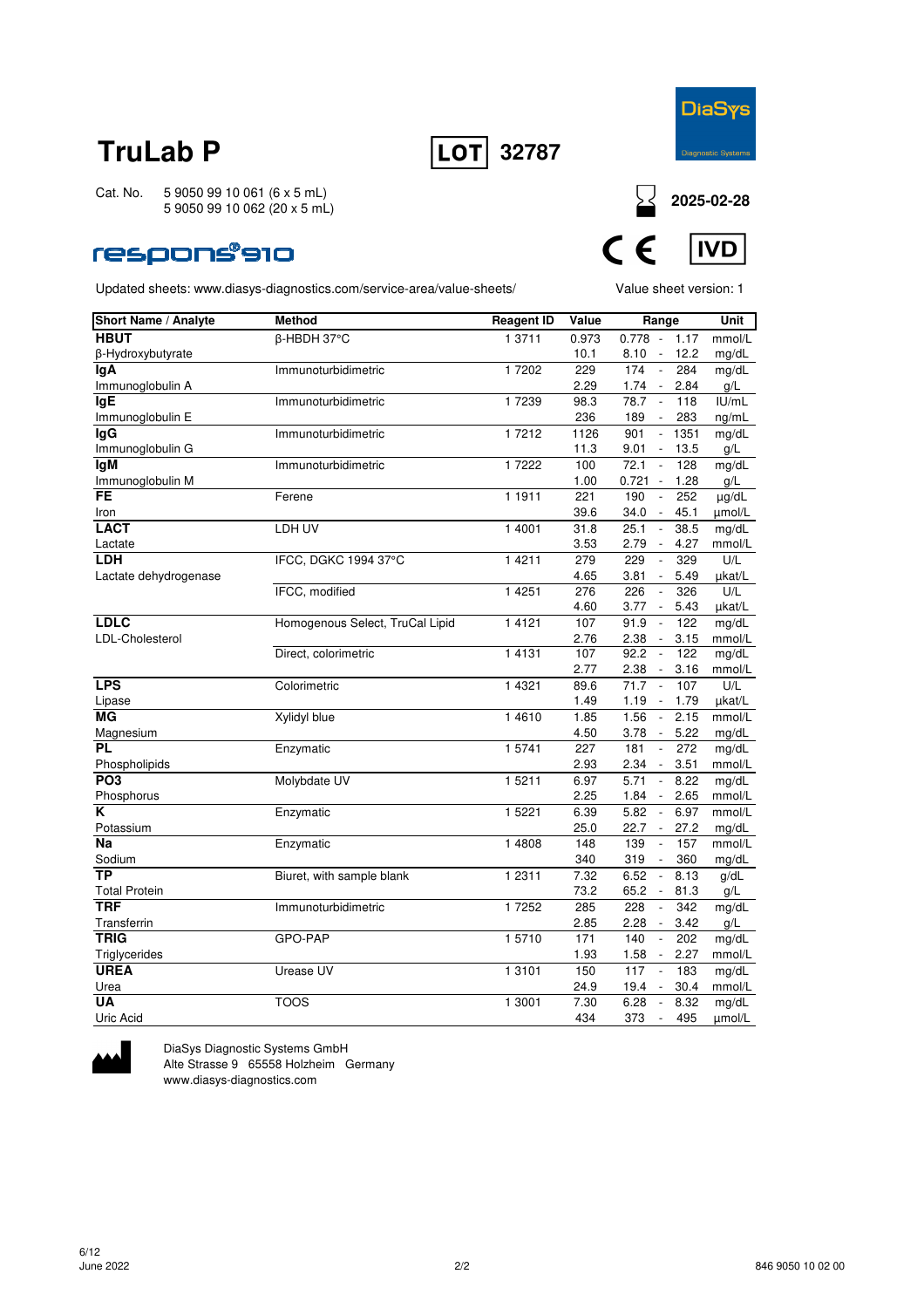



### **respons®s20**

Updated sheets: www.diasys-diagnostics.com/service-area/value-sheets/ Value sheet version: 1



| Short Name / Analyte       | <b>Method</b>                       | <b>Reagent ID</b>  | Value       | Range                                                                              | <b>1 SD</b>   | Unit          |
|----------------------------|-------------------------------------|--------------------|-------------|------------------------------------------------------------------------------------|---------------|---------------|
| ALB                        | Bromcresol green                    | 1 0 2 2 0          | 4.62        | 3.56<br>5.68<br>$\sim$                                                             | 0.354         | g/dL          |
| Albumin                    |                                     |                    | 46.2        | 35.6<br>56.8<br>$\overline{\phantom{a}}$                                           | 3.54          | g/L           |
| <b>AP</b>                  | IFCC 37°C                           | 1 0441             | 175         | 131<br>$\mathbb{L}$<br>219                                                         | 14.6          | U/L           |
| Alkaline phosphatase       |                                     |                    | 2.92        | 2.19<br>3.65<br>$\sim$                                                             | 0.243         | µkat/L        |
| <b>ALT/GPT</b>             | IFCC, with pyridoxal phosphate 37°C | $12701 +$          | 120         | 92.5<br>148<br>$\overline{\phantom{a}}$                                            | 9.21          | U/L           |
| Alanine aminotransferase   |                                     | 2 5010             | 2.00        | 1.54<br>2.46<br>$\overline{\phantom{a}}$                                           | 0.153         | µkat/L        |
|                            | without pyridoxal phosphate 37°C    | 1 2701             | 120         | 92.2<br>147                                                                        | 9.18          | U/L           |
| <b>AST/GOT</b>             | IFCC, with pyridoxal phosphate 37°C | $12601 +$          | 2.00<br>164 | 1.54<br>2.46<br>$\overline{\phantom{a}}$<br>126<br>202<br>$\overline{\phantom{a}}$ | 0.153<br>12.6 | µkat/L<br>U/L |
| Aspartate aminotransferase |                                     | 2 5010             | 2.73        | 3.36<br>2.10<br>$\overline{\phantom{a}}$                                           | 0.209         | µkat/L        |
|                            | without pyridoxal phosphate 37°C    | 1 2601             | 167         | 129<br>206<br>$\overline{\phantom{a}}$                                             | 12.8          | U/L           |
|                            |                                     |                    | 2.79        | 2.14<br>3.43<br>$\overline{\phantom{a}}$                                           | 0.214         | µkat/L        |
| <b>AMY</b>                 | EPS G-7                             | 1 0501             | 200         | 160<br>240<br>$\overline{\phantom{a}}$                                             | 13.4          | U/L           |
| Amylase                    |                                     |                    | 3.34        | 2.67<br>4.01<br>$\sim$                                                             | 0.223         | µkat/L        |
| <b>PAMY</b>                | EPS G-7                             | 1 0 5 5 1          | 101         | 80.8<br>121<br>$\overline{\phantom{a}}$                                            | 6.73          | U/L           |
| Pancreatic amylase         |                                     |                    | 1.68        | 1.35<br>2.02<br>$\overline{\phantom{a}}$                                           | 0.112         | µkat/L        |
| APOA1                      | Immunoturbidimetric                 | 17102              | 166         | 133<br>199                                                                         | 11.1          | mg/dL         |
| Apolipoprotein A1          |                                     |                    | 1.66        | 1.33<br>1.99<br>$\overline{\phantom{a}}$                                           | 0.111         | g/L           |
| <b>APOB</b>                | Immunoturbidimetric                 | $\frac{1}{1}$ 7112 | 89.6        | 71.7<br>108<br>$\sim$                                                              | 5.97          | mg/dL         |
| Apolipoprotein B           |                                     |                    | 0.896       | 0.717 -<br>1.08                                                                    | 0.060         | g/L           |
| <b>DBIL</b>                | <b>DCA</b>                          | 1 0821             | 1.78        | 1.32<br>2.25<br>$\overline{\phantom{a}}$                                           | 0.155         | mg/dL         |
| Direct Bilirubin           |                                     |                    | 30.5        | 22.6<br>38.4<br>$\overline{\phantom{a}}$                                           | 2.64          | umol/L        |
| <b>TBIL</b>                | <b>DCA</b>                          | 1 0811             | 4.41        | 5.56<br>3.26<br>$\overline{\phantom{a}}$                                           | 0.382         | mg/dL         |
| <b>Total Bilirubin</b>     |                                     |                    | 75.4        | 55.8<br>95.0<br>$\overline{\phantom{a}}$                                           | 6.53          | µmol/L        |
| CA                         | Phosphonazo                         | 11181              | 2.91        | 2.59<br>3.23<br>$\overline{\phantom{a}}$                                           | 0.107         | mmol/L        |
| Calcium                    |                                     |                    | 11.6        | 12.9<br>10.4<br>$\sim$                                                             | 0.427         | mg/dL         |
| <b>CL</b>                  | Colorimetric                        | 1 1 2 2 1          | 131         | 119<br>143                                                                         | 3.93          | mmol/L        |
| Chloride                   |                                     |                    | 465         | 423<br>506<br>$\overline{\phantom{a}}$                                             | 13.9          | mg/dL         |
|                            | Direct ISE                          | 960405             |             |                                                                                    |               | mmol/L        |
|                            |                                     |                    |             |                                                                                    |               | mg/dL         |
| <b>CHOL</b>                | CHOD-PAP                            | 1 1300             | 196         | 224<br>169<br>$\overline{\phantom{a}}$                                             | 9.17          | mg/dL         |
| Cholesterol<br><b>CHE</b>  |                                     |                    | 5.08        | 4.37<br>5.79<br>$\overline{\phantom{a}}$                                           | 0.237         | mmol/L        |
|                            | Butyrylthiocholin                   | 11401              | 7692<br>128 | 6307<br>9077<br>$\overline{\phantom{a}}$<br>105                                    | 462           | U/L           |
| Cholinesterase<br>СK       | DGKC, IFCC 37°C                     | 1 1601             | 239         | 151<br>$\overline{\phantom{a}}$<br>287<br>191<br>$\overline{\phantom{a}}$          | 7.69<br>16.0  | µkat/L<br>U/L |
| Creatine kinase            |                                     |                    | 3.99        | 4.79<br>3.19<br>$\overline{\phantom{a}}$                                           | 0.266         | µkat/L        |
| <b>CKMB</b>                | mAK, Immunological method, 37°C     | 1 1 6 4 1          | 59.5        | 47.6<br>71.3                                                                       | 3.96          | U/L           |
| Creatine kinase            |                                     |                    | 0.991       | 0.793<br>1.19<br>$\overline{\phantom{a}}$                                          | 0.066         | µkat/L        |
| <b>CREA</b>                | Jaffé, without compensation         | 1 1711             | 4.24        | 3.30<br>5.17<br>$\overline{\phantom{a}}$                                           | 0.311         | mg/dL         |
| Creatinine                 |                                     |                    | 374         | 292<br>457<br>$\overline{\phantom{a}}$                                             | 27.5          | µmol/L        |
|                            | Jaffé, with compensation            | 1 1711             | 4.50        | 3.51<br>5.49                                                                       | 0.330         | mg/dL         |
|                            |                                     |                    | 398         | 310<br>485<br>$\overline{\phantom{a}}$                                             | 29.2          | µmol/L        |
|                            | <b>Enzymatic PAP</b>                | 1 1759             | 4.43        | 3.46<br>5.41<br>$\overline{\phantom{a}}$                                           | 0.325         | mg/dL         |
|                            |                                     |                    | 392         | 306<br>478<br>$\sim$                                                               | 28.7          | $\mu$ mol/L   |
| <b>GGT</b>                 | IFCC, DGKC 1994 37°C                | 1 2 8 0 1          | 89.9        | 70.1<br>$\sim$<br>110                                                              | 6.59          | U/L           |
| y-Glutamyltransferase      |                                     |                    | 1.50        | $1.17 -$<br>1.83                                                                   | 0.110         | µkat/L        |
| <b>GLUC</b>                | GOD-PAP                             | 1 2500             | 256         | 215<br>297<br>$\overline{\phantom{a}}$                                             | 13.7          | mg/dL         |
| Glucose                    |                                     |                    | 14.2        | 12.0<br>16.5<br>$\overline{\phantom{a}}$                                           | 0.759         | mmol/L        |
|                            | HK/G6P-DH                           | 1 2511             | 254         | 214<br>295<br>$\overline{\phantom{a}}$                                             | 13.6          | mg/dL         |
|                            |                                     |                    | 14.1        | 11.9<br>16.4                                                                       | 0.752         | mmol/L        |
| <b>HDLC</b>                | Immunoinhibition                    | 1 3 5 2 1          | 53.4        | 46.0<br>$\sim$<br>60.9                                                             | 2.49          | mg/dL         |
| HDL-Cholesterol            |                                     |                    | 1.38        | $1.19 -$<br>1.58                                                                   | 0.064         | mmol/L        |
|                            | Direct, colorimetric                | 1 3561             | 59.9        | 51.5<br>68.2<br>$\sim$                                                             | 2.79          | mg/dL         |
|                            |                                     |                    | 1.55        | 1.33<br>1.76<br>$\overline{\phantom{a}}$                                           | 0.072         | mmol/L        |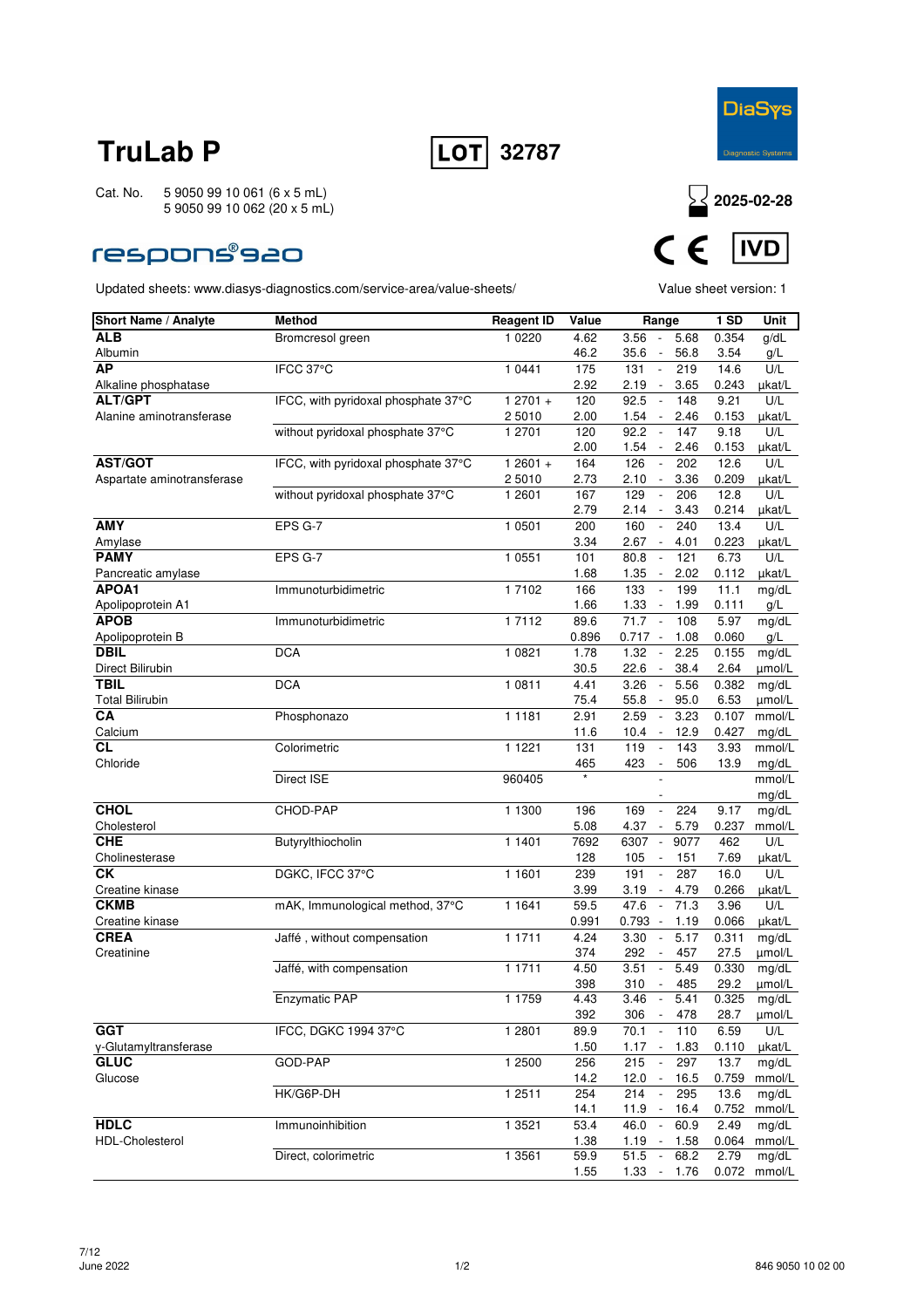



### **respons®s20**

Updated sheets: www.diasys-diagnostics.com/service-area/value-sheets/ Value sheet version: 1



| Short Name / Analyte  | <b>Method</b>                   | <b>Reagent ID</b>   | Value | Range                                                   | 1 SD  | Unit            |
|-----------------------|---------------------------------|---------------------|-------|---------------------------------------------------------|-------|-----------------|
| <b>HBUT</b>           | β-HBDH 37°C                     | 1 3711              | 0.973 | $0.778 -$<br>1.17                                       | 0.065 | mmol/L          |
| β-Hydroxybutyrate     |                                 |                     | 10.1  | 12.2<br>8.10<br>$\overline{\phantom{a}}$                | 0.675 | mg/dL           |
| lgA                   | Immunoturbidimetric             | 1 7202              | 229   | 174<br>284<br>$\overline{\phantom{a}}$                  | 18.3  | mg/dL           |
| Immunoglobulin A      |                                 |                     | 2.29  | 1.74<br>2.84<br>$\overline{\phantom{a}}$                | 0.183 | g/L             |
| lgE                   | Immunoturbidimetric             | 1 7239              | 98.3  | 78.7<br>118<br>$\sim$                                   | 6.55  | IU/mL           |
| Immunoglobulin E      |                                 |                     | 236   | 189<br>283<br>$\overline{\phantom{a}}$                  | 15.7  | ng/mL           |
| lgG                   | Immunoturbidimetric             | 1 7212              | 1126  | 901<br>1351<br>$\overline{\phantom{a}}$                 | 75.1  | mg/dL           |
| Immunoglobulin G      |                                 |                     | 11.3  | 9.01<br>13.5<br>$\overline{\phantom{a}}$                | 0.751 | g/L             |
| <b>IgM</b>            | Immunoturbidimetric             | 1 7222              | 100   | 72.1<br>128<br>$\overline{\phantom{a}}$                 | 9.34  | mg/dL           |
| Immunoglobulin M      |                                 |                     | 1.00  | 0.721<br>1.28<br>$\overline{\phantom{a}}$               | 0.093 | g/L             |
| FE                    | Ferene                          | 1 1911              | 221   | 190<br>252                                              | 10.3  | $\mu$ g/dL      |
| Iron                  |                                 |                     | 39.5  | 34.0<br>45.1<br>$\overline{\phantom{a}}$                | 1.84  | umol/L          |
| <b>LACT</b>           | LDH UV                          | 1 4001              | 31.8  | 25.1<br>38.5<br>$\overline{\phantom{a}}$                | 2.23  | mg/dL           |
| Lactate               |                                 |                     | 3.53  | 2.79<br>4.27<br>$\overline{\phantom{a}}$                | 0.247 | mmol/L          |
| <b>LDH</b>            | IFCC, DGKC 1994 37°C            | 14211               | 279   | 229<br>329<br>$\overline{\phantom{a}}$                  | 16.7  | U/L             |
| Lactate dehydrogenase |                                 |                     | 4.65  | 3.81<br>$\overline{\phantom{a}}$<br>5.49                | 0.279 | µkat/L          |
|                       | IFCC, modified                  | 1 4 2 5 1           | 276   | 226<br>326<br>$\Box$                                    | 16.6  | U/L             |
|                       |                                 |                     | 4.60  | 3.77<br>5.43<br>$\overline{\phantom{a}}$                | 0.276 | µkat/L          |
| <b>LDLC</b>           | Homogenous Select, TruCal Lipid | 1 4 1 2 1           | 103   | 88.5<br>117<br>$\overline{\phantom{a}}$                 | 4.80  | mg/dL           |
| LDL-Cholesterol       |                                 |                     | 2.66  | 2.29<br>3.04<br>$\overline{\phantom{a}}$                | 0.124 | mmol/L          |
|                       | Direct, colorimetric            | 1 4 1 3 1           | 107   | 92.2<br>122<br>$\overline{\phantom{a}}$                 | 5.00  | mg/dL           |
|                       |                                 |                     | 2.77  | 2.38<br>3.16<br>$\overline{\phantom{a}}$                | 0.129 | mmol/L          |
| <b>LPS</b>            | Colorimetric                    | 1 4 3 2 1           | 89.6  | 107<br>71.7                                             | 5.97  | U/L             |
| Lipase                |                                 |                     | 1.49  | 1.19<br>1.79<br>$\sim$                                  | 0.100 | µkat/L          |
| П                     | Direct ISE                      | 960406              |       |                                                         |       | mmol/L          |
| Lithium               |                                 |                     |       |                                                         |       | mg/dL           |
| МG                    | Xylidyl blue                    | 1 4 6 1 0           | 1.85  | 1.56<br>2.15<br>$\overline{\phantom{a}}$                | 0.099 | mmol/L          |
| Magnesium             |                                 |                     | 4.50  | 5.22<br>3.78<br>$\overline{\phantom{a}}$                | 0.240 | mg/dL           |
| PO <sub>3</sub>       | Molybdate UV                    | 1 5211              | 6.97  | 5.71<br>8.22<br>$\blacksquare$                          | 0.418 | mg/dL           |
| Phosphorus            |                                 |                     | 2.25  | 1.84<br>2.65<br>$\overline{\phantom{a}}$                | 0.135 | mmol/L          |
| K                     | Enzymatic                       | 1 5221              | 6.39  | 5.82<br>6.97<br>$\overline{\phantom{a}}$                | 0.192 | mmol/L          |
| Potassium             |                                 |                     | 25.0  | 22.7<br>$\sim$<br>27.2                                  | 0.750 | mg/dL           |
|                       | <b>Direct ISE</b>               | 960403              |       |                                                         |       | mmol/L          |
|                       |                                 |                     |       |                                                         |       | mg/dL           |
| Na                    | Enzymatic                       | 1 4808              | 148   | 139<br>157<br>$\frac{1}{2}$<br>$\overline{\phantom{a}}$ | 2.96  | mmol/L          |
| Sodium                | Direct ISE                      | 960402              | 340   | 319<br>360                                              | 6.79  | mg/dL<br>mmol/L |
|                       |                                 |                     |       |                                                         |       |                 |
| <b>TP</b>             | Biuret, with sample blank       | $\overline{1}$ 2311 | 7.32  | 6.52<br>8.13<br>$\overline{\phantom{a}}$                | 0.269 | mg/dL<br>g/dL   |
| <b>Total Protein</b>  |                                 |                     | 73.2  | 65.2<br>81.3<br>$\overline{\phantom{a}}$                | 2.69  | g/L             |
| <b>TRF</b>            | Immunoturbidimetric             | 17252               | 285   | 228<br>342<br>$\overline{\phantom{a}}$                  | 19.0  |                 |
| Transferrin           |                                 |                     | 2.85  | 2.28<br>3.42<br>$\Box$                                  | 0.190 | mg/dL<br>g/L    |
| <b>TRIG</b>           | GPO-PAP                         | 15710               | 171   | 140<br>202<br>$\overline{\phantom{a}}$                  | 10.3  | mg/dL           |
| Triglycerides         |                                 |                     | 1.93  | 1.58<br>2.27<br>$\overline{\phantom{a}}$                | 0.116 | mmol/L          |
| <b>UREA</b>           | Urease UV                       | 1 3 1 0 1           | 150   | 117<br>183<br>$\overline{\phantom{a}}$                  | 11.0  | mg/dL           |
| Urea                  |                                 |                     | 24.9  | 19.4<br>30.4<br>$\overline{\phantom{a}}$                | 1.83  | mmol/L          |
| UA                    | <b>TOOS</b>                     | 1 3001              | 7.30  | 6.28<br>8.32<br>$\overline{\phantom{a}}$                | 0.341 | mg/dL           |
| Uric Acid             |                                 |                     | 434   | 495<br>373<br>$\overline{\phantom{a}}$                  | 20.3  | umol/L          |
|                       |                                 |                     |       |                                                         |       |                 |

\* not available at time of printing



DiaSys Diagnostic Systems GmbH Alte Strasse 9 65558 Holzheim Germany

www.diasys-diagnostics.com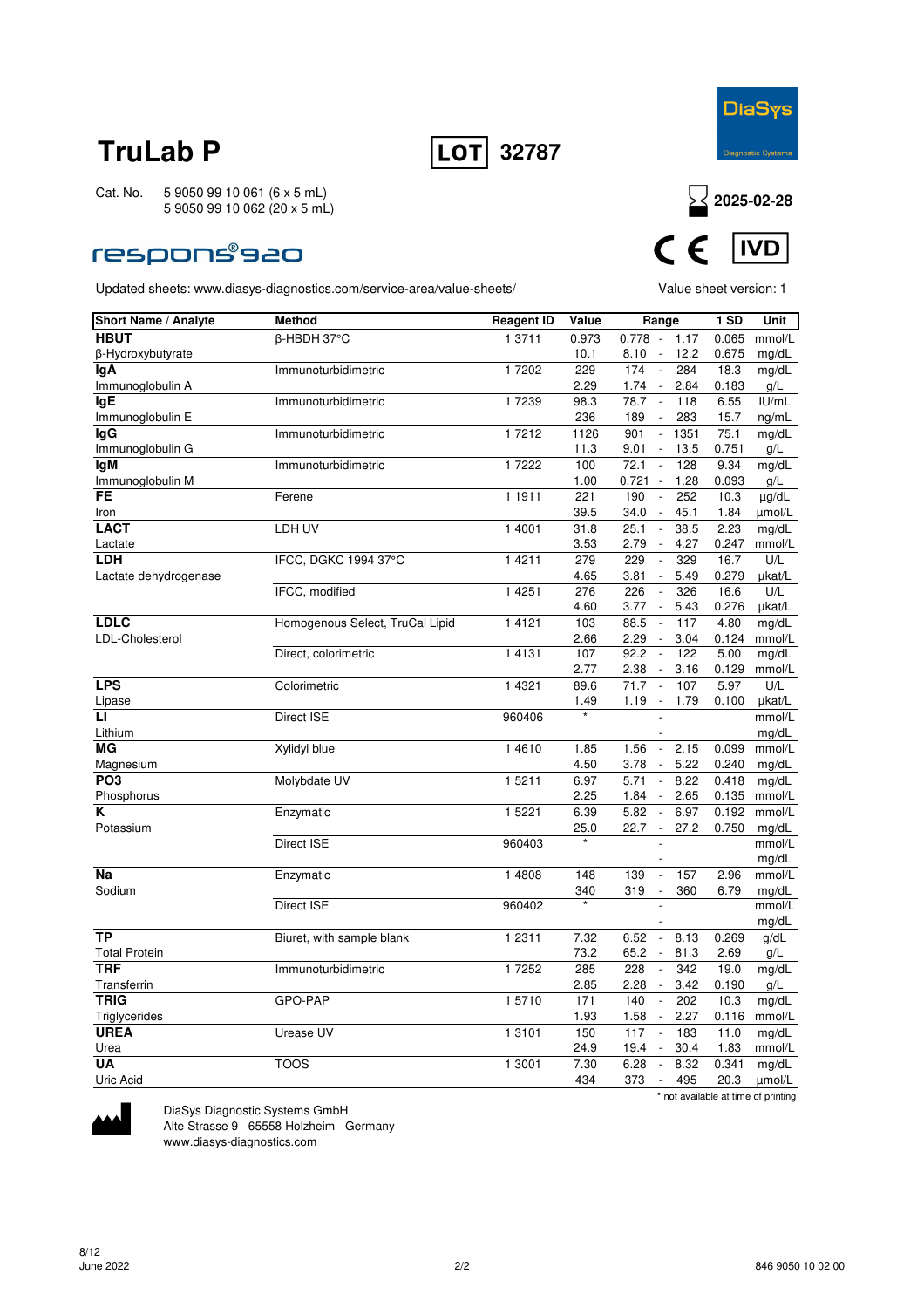



### **respons®940**

Updated sheets: www.diasys-diagnostics.com/service-area/value-sheets/ Value sheet version: 1



| <b>Short Name / Analyte</b> | <b>Method</b>                       | <b>Reagent ID</b> | Value       | Range                                                            | <b>1 SD</b>   | Unit            |
|-----------------------------|-------------------------------------|-------------------|-------------|------------------------------------------------------------------|---------------|-----------------|
| <b>ALB</b>                  | Bromcresol green                    | 1 0 2 2 0         | 4.62        | $3.56 -$<br>5.68                                                 | 0.354         | g/dL            |
| Albumin                     |                                     |                   | 46.2        | 35.6<br>56.8<br>$\overline{\phantom{a}}$                         | 3.54          | g/L             |
| <b>AP</b>                   | IFCC 37°C                           | 1 0 4 4 1         | 175         | 131<br>219<br>$\overline{\phantom{a}}$                           | 14.6          | U/L             |
| Alkaline phosphatase        |                                     |                   | 2.92        | 2.19<br>3.65<br>$\sim$                                           | 0.243         | µkat/L          |
| <b>ALT/GPT</b>              | IFCC, with pyridoxal phosphate 37°C | $12701 +$         | 120         | 92.5<br>148<br>$\overline{\phantom{a}}$                          | 9.21          | U/L             |
| Alanine aminotransferase    |                                     | 2 5010            | 2.00        | 1.54<br>$\overline{\phantom{a}}$<br>2.46                         | 0.153         | µkat/L          |
|                             | without pyridoxal phosphate 37°C    | 1 2701            | 120         | 92.2<br>147<br>$\overline{\phantom{a}}$                          | 9.18          | U/L             |
|                             |                                     |                   | 2.00        | 1.54<br>2.46<br>$\overline{\phantom{a}}$                         | 0.153         | µkat/L          |
| <b>AST/GOT</b>              | IFCC, with pyridoxal phosphate 37°C | $12601 +$         | 164         | 126<br>$\sim$<br>202                                             | 12.6          | U/L             |
| Aspartate aminotransferase  |                                     | 2 5010            | 2.73        | 2.10<br>3.36<br>$\sim$                                           | 0.209         | µkat/L          |
|                             | without pyridoxal phosphate 37°C    | 1 2601            | 167         | 129<br>206<br>$\overline{\phantom{a}}$                           | 12.8          | U/L             |
|                             |                                     |                   | 2.79        | 2.14<br>$\overline{\phantom{a}}$<br>3.43                         | 0.214         | µkat/L          |
| <b>AMY</b>                  | EPS G-7                             | 1 0501            | 200         | 160<br>240                                                       | 13.4          | U/L             |
| Amylase                     |                                     |                   | 3.34        | 2.67<br>4.01<br>$\overline{\phantom{a}}$                         | 0.223         | µkat/L          |
| <b>PAMY</b>                 | EPS G-7                             | 1 0 5 5 1         | 101         | 80.8<br>$\mathbb{Z}$<br>121                                      | 6.73          | U/L             |
| Pancreatic amylase          |                                     |                   | 1.68        | 1.35<br>2.02<br>$\overline{\phantom{a}}$                         | 0.112         | µkat/L          |
| APOA1                       | Immunoturbidimetric                 | 17102             | 166         | 133<br>199<br>$\overline{\phantom{a}}$                           | 11.1          | mg/dL           |
| Apolipoprotein A1           |                                     |                   | 1.66        | 1.33<br>1.99<br>$\overline{\phantom{a}}$                         | 0.111         | g/L             |
| <b>APOB</b>                 | Immunoturbidimetric                 | 1 7112            | 89.6        | 71.7<br>108<br>$\sim$                                            | 5.97          | mg/dL           |
| Apolipoprotein B            |                                     |                   | 0.896       | $0.717 -$<br>1.08                                                | 0.060         | g/L             |
| <b>DBIL</b>                 | <b>DCA</b>                          | 1 0 8 2 1         | 1.78        | 1.32<br>2.25<br>$\overline{\phantom{a}}$                         | 0.155         | mg/dL           |
| Direct Bilirubin            |                                     |                   | 30.5        | 22.6<br>38.4<br>$\sim$                                           | 2.64          | µmol/L          |
| <b>TBIL</b>                 | <b>DCA</b>                          | 1 0811            | 4.41        | 3.26<br>5.56<br>$\overline{\phantom{a}}$                         | 0.382         | mg/dL           |
| <b>Total Bilirubin</b>      |                                     |                   | 75.4        | 55.8<br>95.0<br>$\overline{\phantom{a}}$                         | 6.53          | umol/L          |
| CA                          | Phosphonazo                         | 11181             | 2.91        | 2.59<br>3.23<br>$\overline{\phantom{a}}$                         | 0.107         | mmol/L          |
| Calcium                     |                                     |                   | 11.6        | 12.9<br>$10.4 -$                                                 | 0.427         | mg/dL           |
| СL                          | Colorimetric                        | 1 1 2 2 1         | 131         | 119<br>143<br>$\overline{\phantom{a}}$                           | 3.93          | mmol/L          |
| Chloride                    |                                     |                   | 465         | 423<br>506<br>$\overline{\phantom{a}}$                           | 13.9          | mg/dL           |
|                             | Direct ISE                          | 960405            |             |                                                                  |               | mmol/L          |
|                             |                                     |                   |             |                                                                  |               | mg/dL           |
| <b>CHOL</b>                 | CHOD-PAP                            | 1 1300            | 196         | 224<br>169<br>$\overline{\phantom{a}}$                           | 9.17          | mg/dL           |
| Cholesterol                 |                                     |                   | 5.08        | 4.37<br>5.79<br>$\overline{\phantom{a}}$                         | 0.237         | mmol/L          |
| <b>CHE</b>                  | Butyrylthiocholin                   | 1 1401            | 7692        | 6307<br>9077<br>$\overline{\phantom{a}}$                         | 462           | U/L             |
| Cholinesterase              |                                     |                   | 128         | 105<br>151                                                       | 7.69          | µkat/L          |
| СK                          | DGKC, IFCC 37°C                     | 1 1 6 0 1         | 239         | $\overline{\phantom{a}}$<br>191<br>287                           | 16.0          | U/L             |
| Creatine kinase             |                                     |                   | 3.99        | 3.19<br>4.79<br>$\overline{\phantom{a}}$                         | 0.266         | µkat/L          |
| <b>CKMB</b>                 | mAK, Immunological method, 37°C     | 1 1 6 4 1         | 59.5        | 47.6<br>71.3<br>$\sim$                                           | 3.96          | U/L             |
| Creatine kinase             |                                     | 1 1711            | 0.991       | 0.793<br>1.19<br>$\overline{\phantom{a}}$                        | 0.066         | µkat/L          |
| <b>CREA</b>                 | Jaffé, without compensation         |                   | 4.24        | 3.30<br>5.17                                                     | 0.311         | mg/dL           |
| Creatinine                  | Jaffé, with compensation            | 1 1711            | 374<br>4.50 | 292<br>457<br>3.51<br>5.49<br>$\overline{\phantom{a}}$           | 27.5<br>0.330 | µmol/L          |
|                             |                                     |                   |             |                                                                  | 29.2          | mg/dL           |
|                             | Enzymatic PAP                       | 1 1759            | 398<br>4.43 | 310<br>485<br>$\overline{\phantom{a}}$<br>3.46<br>$\sim$<br>5.41 | 0.325         | µmol/L<br>mg/dL |
|                             |                                     |                   | 392         | 306<br>478<br>$\blacksquare$                                     | 28.7          | umol/L          |
| <b>GGT</b>                  | IFCC, DGKC 1994 37°C                | 1 2801            | 89.9        | 70.1<br>$\overline{\phantom{a}}$<br>110                          | 6.59          | U/L             |
| y-Glutamyltransferase       |                                     |                   | 1.50        | $1.17 -$<br>1.83                                                 | 0.110         | µkat/L          |
| <b>GLUC</b>                 | GOD-PAP                             | 1 2500            | 256         | 215<br>297<br>$\overline{\phantom{a}}$                           | 13.7          | mg/dL           |
| Glucose                     |                                     |                   | 14.2        | 12.0<br>$\sim$<br>16.5                                           | 0.759         | mmol/L          |
|                             | HK/G6P-DH                           | 1 2511            | 254         | 214<br>295                                                       | 13.6          | mg/dL           |
|                             |                                     |                   | 14.1        | 11.9<br>16.4                                                     | 0.752         | mmol/L          |
| <b>HDLC</b>                 | Immunoinhibition                    | 1 3521            | 53.4        | $\sim$<br>46.0<br>60.9                                           | 2.49          | mg/dL           |
| <b>HDL-Cholesterol</b>      |                                     |                   | 1.38        | $1.19 -$<br>1.58                                                 | 0.064         | mmol/L          |
|                             | Direct, colorimetric                | 1 3561            | 59.9        | 51.5<br>68.2<br>$\sim$                                           | 2.79          | mg/dL           |
|                             |                                     |                   | 1.55        | 1.33<br>$\sim$<br>1.76                                           | 0.072         | mmol/L          |
|                             |                                     |                   |             |                                                                  |               |                 |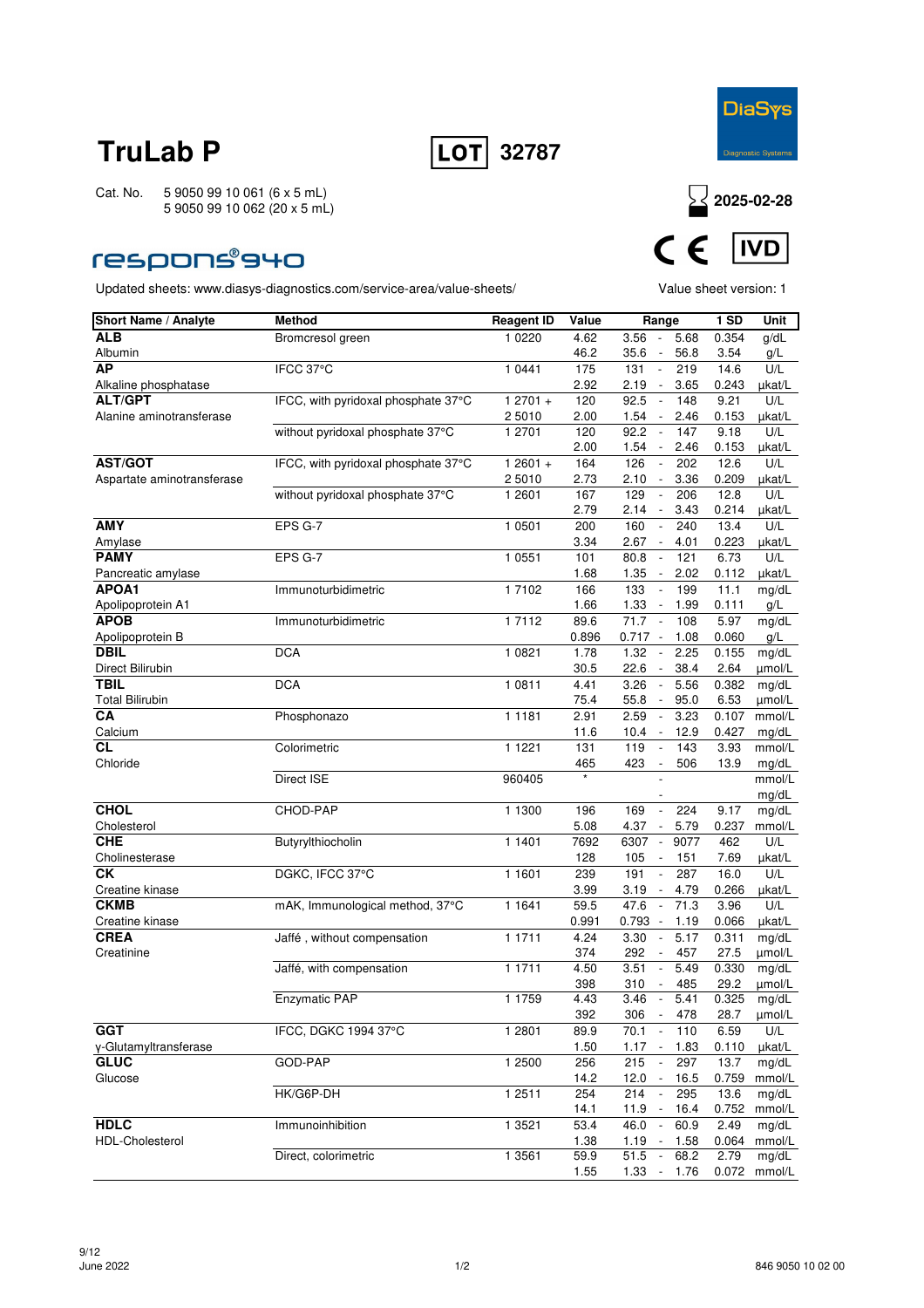



### respons®940

Updated sheets: www.diasys-diagnostics.com/service-area/value-sheets/ Value sheet version: 1



| <b>Short Name / Analyte</b> | <b>Method</b>                   | <b>Reagent ID</b>   | Value       | Range                                                                                 | 1 SD          | Unit            |
|-----------------------------|---------------------------------|---------------------|-------------|---------------------------------------------------------------------------------------|---------------|-----------------|
| <b>HBUT</b>                 | β-HBDH 37°C                     | 1 3711              | 0.973       | $0.778 -$<br>1.17                                                                     | 0.065         | mmol/L          |
| β-Hydroxybutyrate           |                                 |                     | 10.1        | 12.2<br>8.10<br>$\overline{\phantom{a}}$                                              | 0.675         | mg/dL           |
| lgA                         | Immunoturbidimetric             | 1 7202              | 229         | 174<br>284<br>$\overline{\phantom{a}}$                                                | 18.3          | mg/dL           |
| Immunoglobulin A            |                                 |                     | 2.29        | 1.74<br>$\overline{\phantom{a}}$<br>2.84                                              | 0.183         | g/L             |
| <b>IgE</b>                  | Immunoturbidimetric             | 1 7239              | 98.3        | 78.7<br>118<br>$\sim$                                                                 | 6.55          | IU/mL           |
| Immunoglobulin E            |                                 |                     | 236         | 283<br>189<br>$\sim$                                                                  | 15.7          | ng/mL           |
| laG                         | Immunoturbidimetric             | 17212               | 1126        | 901<br>1351<br>$\overline{\phantom{a}}$                                               | 75.1          | mg/dL           |
| Immunoglobulin G            |                                 |                     | 11.3        | 9.01<br>$\overline{\phantom{a}}$<br>13.5                                              | 0.751         | g/L             |
| lgM                         | Immunoturbidimetric             | 1 7222              | 100         | 72.1<br>128<br>$\sim$                                                                 | 9.34          | mg/dL           |
| Immunoglobulin M            |                                 |                     | 1.00        | 0.721<br>1.28<br>$\overline{\phantom{a}}$                                             | 0.093         | g/L             |
| <b>FE</b>                   | Ferene                          | 1 1911              | 221         | 190<br>252<br>$\overline{\phantom{a}}$                                                | 10.3          | µg/dL           |
| Iron                        |                                 |                     | 39.5        | 34.0<br>45.1<br>$\overline{\phantom{a}}$                                              | 1.84          | umol/L          |
| <b>LACT</b>                 | LDH UV                          | 1 4001              | 31.8        | 25.1<br>38.5<br>$\sim$                                                                | 2.23          | mg/dL           |
| Lactate<br><b>LDH</b>       |                                 | 1 4 2 1 1           | 3.53        | 2.79<br>4.27<br>$\sim$                                                                | 0.247         | mmol/L          |
| Lactate dehydrogenase       | IFCC, DGKC 1994 37°C            |                     | 279<br>4.65 | 229<br>329<br>$\overline{\phantom{a}}$<br>3.81<br>5.49<br>$\mathcal{L}_{\mathcal{A}}$ | 16.7<br>0.279 | U/L<br>µkat/L   |
|                             | IFCC, modified                  | 1 4 2 5 1           | 276         | 226<br>326<br>$\overline{\phantom{a}}$                                                | 16.6          | U/L             |
|                             |                                 |                     | 4.60        | 3.77<br>$\overline{\phantom{a}}$<br>5.43                                              | 0.276         | µkat/L          |
| <b>LDLC</b>                 | Homogenous Select, TruCal Lipid | 1 4 1 2 1           | 103         | 88.5<br>117<br>$\overline{\phantom{a}}$                                               | 4.80          | mg/dL           |
| LDL-Cholesterol             |                                 |                     | 2.66        | 2.29<br>3.04<br>$\overline{\phantom{a}}$                                              | 0.124         | mmol/L          |
|                             | Direct, colorimetric            | 1 4 1 3 1           | 107         | 92.2<br>122<br>$\Box$                                                                 | 5.00          | mg/dL           |
|                             |                                 |                     | 2.77        | 2.38<br>3.16<br>$\overline{\phantom{a}}$                                              | 0.129         | mmol/L          |
| <b>LPS</b>                  | Colorimetric                    | 1 4 3 2 1           | 89.6        | 107<br>71.7<br>$\overline{\phantom{a}}$                                               | 5.97          | U/L             |
| Lipase                      |                                 |                     | 1.49        | 1.19<br>$\overline{\phantom{a}}$<br>1.79                                              | 0.100         | µkat/L          |
| п                           | Direct ISE                      | 960406              |             |                                                                                       |               | mmol/L          |
| Lithium                     |                                 |                     |             |                                                                                       |               | mg/dL           |
| МG                          | Xylidyl blue                    | 1 4 6 1 0           | 1.85        | 1.56<br>2.15<br>$\overline{\phantom{a}}$                                              | 0.099         | mmol/L          |
| Magnesium                   |                                 |                     | 4.50        | 5.22<br>3.78<br>$\overline{\phantom{a}}$                                              | 0.240         | mg/dL           |
| PO <sub>3</sub>             | Molybdate UV                    | 1 5211              | 6.97        | 5.71<br>8.22<br>$\overline{\phantom{a}}$                                              | 0.418         | mg/dL           |
| Phosphorus                  |                                 |                     | 2.25        | 1.84<br>2.65<br>$\overline{\phantom{a}}$                                              | 0.135         | mmol/L          |
| K                           | Enzymatic                       | 1 5221              | 6.39        | 5.82<br>6.97<br>$\overline{\phantom{a}}$                                              | 0.192         | mmol/L          |
| Potassium                   |                                 |                     | 25.0        | 22.7<br>27.2<br>$\sim$                                                                | 0.750         | mg/dL           |
|                             | Direct ISE                      | 960403              |             |                                                                                       |               | mmol/L          |
|                             |                                 |                     |             |                                                                                       |               | mg/dL           |
| Na<br>Sodium                | Enzymatic                       | 1 4808              | 148         | 157<br>139<br>$\frac{1}{2}$<br>319<br>$\overline{\phantom{a}}$                        | 2.96<br>6.79  | mmol/L          |
|                             | Direct ISE                      | 960402              | 340         | 360                                                                                   |               | mg/dL<br>mmol/L |
|                             |                                 |                     |             |                                                                                       |               | mg/dL           |
| <b>TP</b>                   | Biuret, with sample blank       | $\overline{1}$ 2311 | 7.32        | 6.52<br>8.13<br>$\overline{\phantom{a}}$                                              | 0.269         | g/dL            |
| <b>Total Protein</b>        |                                 |                     | 73.2        | 65.2<br>81.3<br>$\overline{\phantom{a}}$                                              | 2.69          | g/L             |
| <b>TRF</b>                  | Immunoturbidimetric             | 1 7252              | 285         | 228<br>342<br>$\overline{\phantom{a}}$                                                | 19.0          | mg/dL           |
| Transferrin                 |                                 |                     | 2.85        | 2.28<br>3.42<br>$\overline{\phantom{a}}$                                              | 0.190         | g/L             |
| <b>TRIG</b>                 | GPO-PAP                         | 15710               | 171         | 140<br>202<br>$\overline{\phantom{a}}$                                                | 10.3          | mg/dL           |
| Triglycerides               |                                 |                     | 1.93        | 1.58<br>2.27<br>$\overline{\phantom{a}}$                                              | 0.116         | mmol/L          |
| <b>UREA</b>                 | Urease UV                       | 1 3101              | 150         | 117<br>183<br>$\overline{\phantom{a}}$                                                | 11.0          | mg/dL           |
| Urea                        |                                 |                     | 24.9        | 19.4<br>30.4<br>$\overline{\phantom{a}}$                                              | 1.83          | mmol/L          |
| UA                          | <b>TOOS</b>                     | 1 3001              | 7.30        | 6.28<br>8.32<br>$\overline{\phantom{a}}$                                              | 0.341         | mg/dL           |
| Uric Acid                   |                                 |                     | 434         | 373<br>495<br>$\overline{\phantom{a}}$                                                | 20.3          | umol/L          |
|                             |                                 |                     |             |                                                                                       |               |                 |

\* not available at time of printing



DiaSys Diagnostic Systems GmbH Alte Strasse 9 65558 Holzheim Germany

www.diasys-diagnostics.com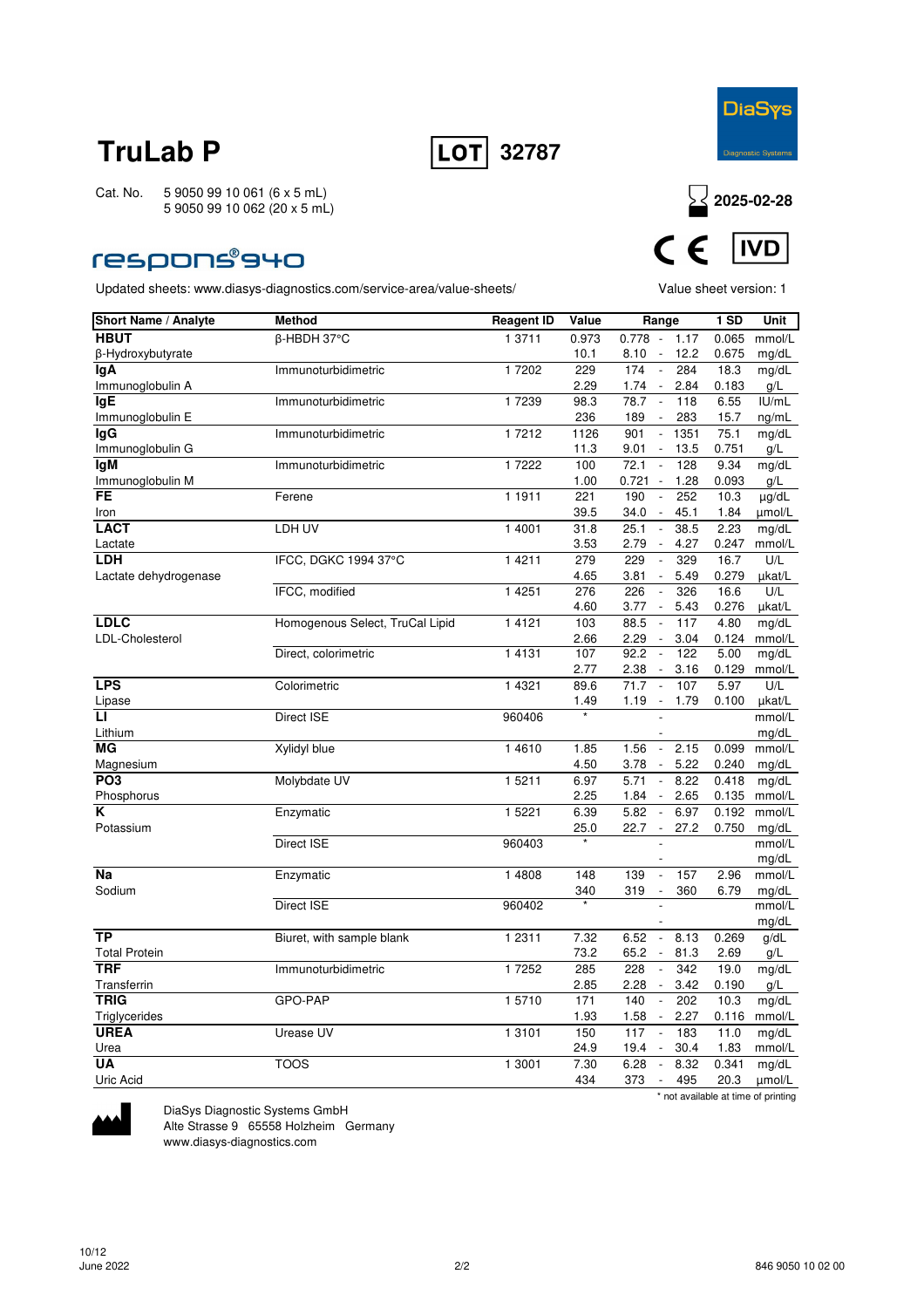



**IVD** 

**DiaSys** 

Cat. No. 5 9050 99 10 061 (6 x 5 mL) 5 9050 99 10 062 (20 x 5 mL)

# **BioMajesty®**

Updated sheets: www.diasys-diagnostics.com/service-area/value-sheets/ Value sheet version: 1

| Short Name / Analyte       | <b>Method</b>                       | <b>Reagent ID</b> | Value | Range                                    | $1$ SD | Unit   |
|----------------------------|-------------------------------------|-------------------|-------|------------------------------------------|--------|--------|
| ALB                        | Bromcresol green                    | 1 0 2 2 0         | 4.62  | 3.56<br>5.68                             | 0.354  | g/dL   |
| Albumin                    |                                     |                   | 46.2  | 56.8<br>35.6<br>$\overline{\phantom{a}}$ | 3.54   | g/L    |
| <b>AP</b>                  | IFCC 37°C                           | 1 0441            | 175   | 131<br>219<br>$\overline{\phantom{a}}$   | 14.6   | U/L    |
| Alkaline phosphatase       |                                     |                   | 2.92  | 2.19<br>$\overline{\phantom{a}}$<br>3.65 | 0.243  | µkat/L |
| <b>ALT/GPT</b>             | IFCC, with pyridoxal phosphate 37°C | $12701 +$         | 120   | 92.5<br>148<br>$\blacksquare$            | 9.21   | U/L    |
| Alanine aminotransferase   |                                     | 2 5010            | 2.00  | 1.54<br>2.46<br>$\overline{\phantom{a}}$ | 0.153  | µkat/L |
|                            | without pyridoxal phosphate 37°C    | 1 2701            | 120   | 92.2<br>$\mathbb{Z}$<br>147              | 9.18   | U/L    |
|                            |                                     |                   | 2.00  | 1.54<br>2.46<br>$\overline{\phantom{a}}$ | 0.153  | µkat/L |
| <b>AST/GOT</b>             | IFCC, with pyridoxal phosphate 37°C | $12601 +$         | 164   | 126<br>$\Box$<br>202                     | 12.6   | U/L    |
| Aspartate aminotransferase |                                     | 2 5010            | 2.73  | 3.36<br>2.10<br>$\overline{\phantom{a}}$ | 0.209  | µkat/L |
|                            | without pyridoxal phosphate 37°C    | 1 2601            | 167   | 129<br>$\overline{\phantom{a}}$<br>206   | 12.8   | U/L    |
|                            |                                     |                   | 2.79  | 3.43<br>2.14<br>$\overline{\phantom{a}}$ | 0.214  | µkat/L |
| <b>AMY</b>                 | EPS G-7                             | 1 0501            | 200   | 160<br>$\sim$<br>240                     | 13.4   | U/L    |
| Amylase                    |                                     |                   | 3.34  | 4.01<br>2.67<br>$\overline{\phantom{a}}$ | 0.223  | µkat/L |
| <b>PAMY</b>                | EPS G-7                             | 1 0551            | 101   | 80.8<br>121<br>$\overline{\phantom{a}}$  | 6.73   | U/L    |
| Pancreatic amylase         |                                     |                   | 1.68  | 2.02<br>1.35<br>$\overline{\phantom{a}}$ | 0.112  | µkat/L |
| APOA1                      | Immunoturbidimetric                 | 17102             | 166   | 133<br>199<br>$\overline{\phantom{a}}$   | 11.1   | mg/dL  |
| Apolipoprotein A1          |                                     |                   | 1.66  | 1.33<br>1.99<br>$\overline{\phantom{a}}$ | 0.111  | g/L    |
| <b>APOB</b>                | Immunoturbidimetric                 | 1 7 1 1 2         | 89.6  | 71.7<br>108<br>$\overline{\phantom{a}}$  | 5.97   | mg/dL  |
| Apolipoprotein B           |                                     |                   | 0.896 | 1.08<br>$0.717 -$                        | 0.060  | g/L    |
| <b>DBIL</b>                | <b>DCA</b>                          | 1 0 8 2 1         | 1.78  | 1.32<br>2.25<br>$\overline{\phantom{a}}$ | 0.155  | mg/dL  |
| Direct Bilirubin           |                                     |                   | 30.5  | 22.6<br>38.4<br>$\overline{\phantom{a}}$ | 2.64   | umol/L |
| <b>TBIL</b>                | <b>DCA</b>                          | 1 0811            | 4.41  | 3.26<br>5.56<br>$\Box$                   | 0.382  | mg/dL  |
| <b>Total Bilirubin</b>     |                                     |                   | 75.4  | 55.8<br>95.0<br>$\overline{\phantom{a}}$ | 6.53   | µmol/L |
| CA                         | Phosphonazo                         | 1 1 1 8 1         | 2.91  | 2.59<br>$\Box$<br>3.23                   | 0.107  | mmol/L |
| Calcium                    |                                     |                   | 11.6  | 10.4<br>12.9<br>$\overline{\phantom{a}}$ | 0.427  | mg/dL  |
| <b>CL</b>                  | Indirect ISE                        | 980132            | 124   | 113<br>$\overline{\phantom{a}}$<br>135   | 3.72   | mmol/L |
| Chloride                   |                                     |                   | 440   | 401<br>480<br>$\overline{\phantom{a}}$   | 13.2   | mg/dL  |
| <b>CHOL</b>                | CHOD-PAP                            | 1 1300            | 196   | 169<br>224<br>$\overline{\phantom{a}}$   | 9.17   | mg/dL  |
| Cholesterol                |                                     |                   | 5.08  | 4.37<br>$\overline{\phantom{a}}$<br>5.79 | 0.237  | mmol/L |
| <b>CHE</b>                 | Butyrylthiocholin                   | 1 1401            | 7692  | 6307<br>9077<br>$\overline{\phantom{a}}$ | 462    | U/L    |
| Cholinesterase             |                                     |                   | 128   | 105<br>151<br>$\overline{\phantom{a}}$   | 7.69   | µkat/L |
| СK                         | DGKC, IFCC 37°C                     | 1 1 6 0 1         | 239   | 191<br>287<br>$\overline{\phantom{a}}$   | 16.0   | U/L    |
| Creatine kinase            |                                     |                   | 3.99  | 3.19<br>4.79<br>$\blacksquare$           | 0.266  | µkat/L |
| <b>CKMB</b>                | mAK, Immunological method, 37°C     | 1 1 6 4 1         | 59.5  | 47.6<br>71.3<br>$\overline{\phantom{a}}$ | 3.96   | U/L    |
| Creatine kinase            |                                     |                   | 0.991 | 0.793<br>1.19<br>$\sim$                  | 0.066  | µkat/L |
| <b>CREA</b>                | Jaffé, without compensation         | 1 1711            | 4.24  | 5.17<br>3.30<br>$\overline{\phantom{a}}$ | 0.311  | mg/dL  |
| Creatinine                 |                                     |                   | 374   | 292<br>457<br>$\overline{\phantom{a}}$   | 27.5   | umol/L |
|                            | Jaffé, with compensation            | 1 1711            | 4.50  | 3.51<br>5.49<br>$\Box$                   | 0.330  | mg/dL  |
|                            |                                     |                   | 398   | 310<br>485<br>$\overline{\phantom{a}}$   | 29.2   | umol/L |
|                            | <b>Enzymatic PAP</b>                | 1 1759            | 4.43  | 3.46<br>5.41<br>$\Box$                   | 0.325  | mg/dL  |
|                            |                                     |                   | 392   | 306<br>478<br>$\overline{\phantom{a}}$   | 28.7   | umol/L |
| <b>GGT</b>                 | IFCC, DGKC 1994 37°C                | 1 2 8 0 1         | 89.9  | 70.1<br>$\overline{a}$<br>110            | 6.59   | U/L    |
| y-Glutamyltransferase      |                                     |                   | 1.50  | 1.83<br>1.17                             | 0.110  | µkat/L |
| <b>GLUC</b>                | HK/G6P-DH                           | 1 2511            | 254   | 214<br>295<br>$\overline{\phantom{a}}$   | 13.6   | mg/dL  |
| Glucose                    |                                     |                   | 14.1  | 11.9<br>16.4<br>$\sim$                   | 0.752  | mmol/L |

 $\mathcal{C}_{\mathbb{C}}$  $\epsilon$